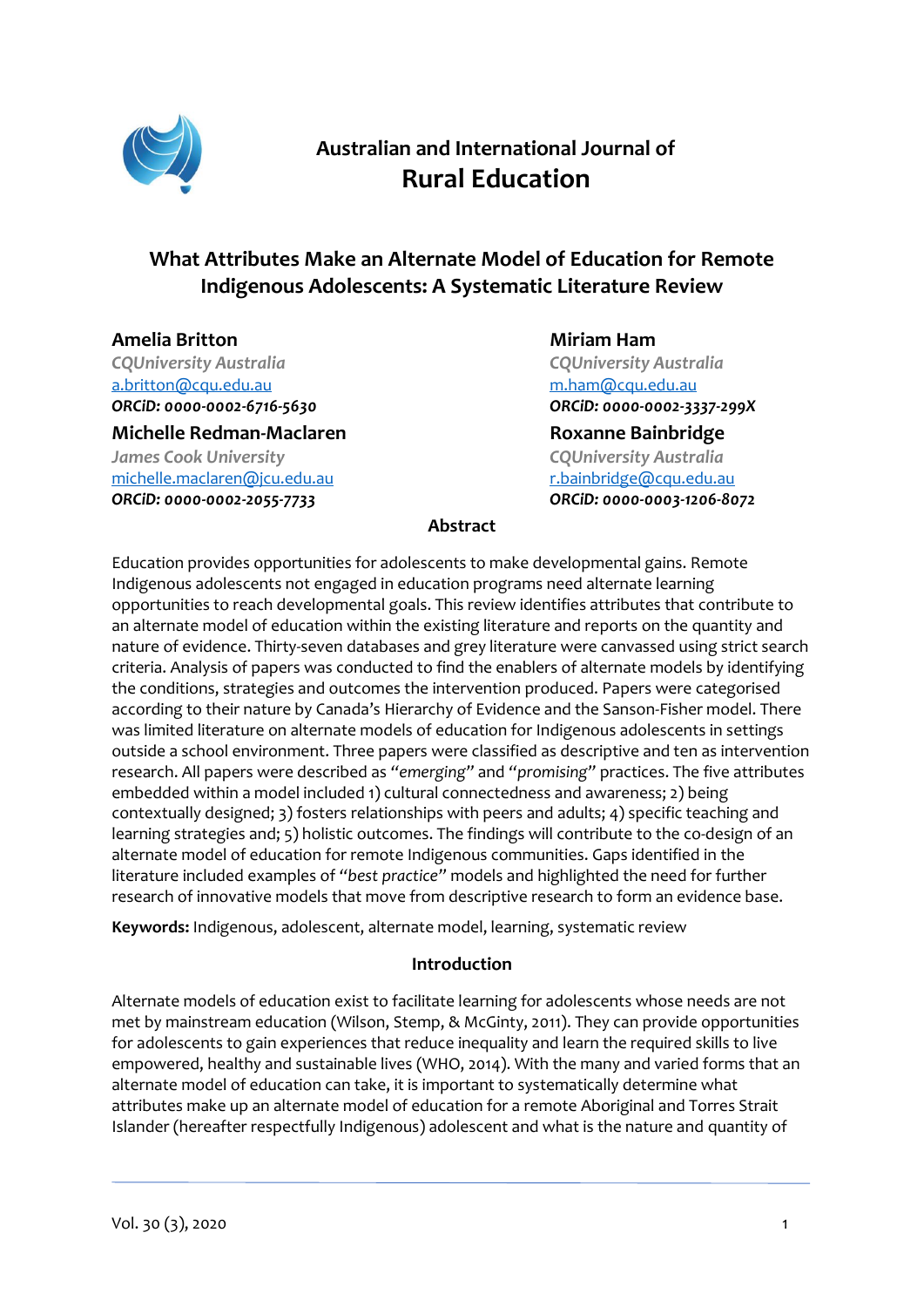the evidence that exists. The information in this review can inform the formation of an alternate model of education in remote Indigenous communities.

# **Background**

Education reduces inequality and allows people opportunities to live empowered, healthy and sustainable lives and is recognised as a tool in meeting the developmental needs of individuals (United Nations, 2017; WHO, 2014). The United Nations and World Health Organisation partner with countries to see educational and health outcomes improved for remote Indigenous adolescents (Inter-agency support group on Indigenous peoples' issues, 2014). The Human Rights Declaration on education states that:

*Indigenous peoples have the right to establish and control their educational systems and institutions providing education in their own language and in a manner appropriate to their cultural methods of teaching and learning; that Indigenous peoples have a right to the same standard of education as all other peoples; and that those living away from home are given opportunities to education in their own culture and language* (United Nations, 2008 p.7).

Despite the implementation of the Human Rights Declaration, there is still a disparity in educational outcomes for Indigenous adolescents around the world (Inter-agency Support Group on Indigenous Peoples' Issues, 2014). Australia's educational policies were historically, and continue to be, formed on the foundation of Australia's colonial lens, viewing Indigenous people as a homogenous group without recognising individual culture or autonomy (Churchill et al., 2016; Hogarth, 2017; Shay & Heck, 2015). Curriculum is taught and assessed nationally using the same methods with limited ability for teachers to plan for, or be influenced by, local Indigenous communities' way of knowing and being. The skills and attitudes that are required for an adolescents' development is influenced by the culture of the community in which they live (Kumar, 2018). For example, in a remote community the needs for living are different to that in a regional centre. The values and attitudes expected by family, communities and employment opportunities will differ and are unable to be met by a *"one size fits all"* national curriculum.

Any adolescent without opportunities for learning has limited prospects to obtain knowledge and skills, learn to manage emotions and relationships, and grow in attitudes and abilities that will help them to enjoy their adolescent years and later assume adult roles (WHO, 2014). Reasons for lack of attendance in a learning program are diverse and can be exacerbated in some remote communities as there is no provision of a secondary education program, thus requiring adolescents to board away from home or forego educational opportunities (Department of Education and Training, 2016). There are unique challenges for adolescents living and schooling in places with cultures and environments different to their own (McCalman et al., 2016; Redman-MacLaren et al., 2019). An adolescent not engaged in an education program often has no routine or daily tasks that afford opportunities to acquire literacy, numeracy and lifeskills. Time spent not engaging in meaningful activities increases the likelihood of an adolescent engaging in risky behaviours. Risky behaviours include substance misuse, theft, violence and sexual behaviours; the consequences of which can be significant and impact the long-term livelihood of an adolescent (Knight et al., 2017). For adolescents living in a remote location, challenges in accessing secondary mainstream education can encompass both individual or personal needs and systemic or structural issues. Withdrawal or exclusion from an educational program results in multiple complexities for the adolescent and thus requires an educational solution that is multifacited.

Alternate models of education offering programs separate to mainstream education can afford adolescents excluded from learning opportunities access to experiences that train them in skills appropriate to their community and for growth into adulthood. Within the program design, an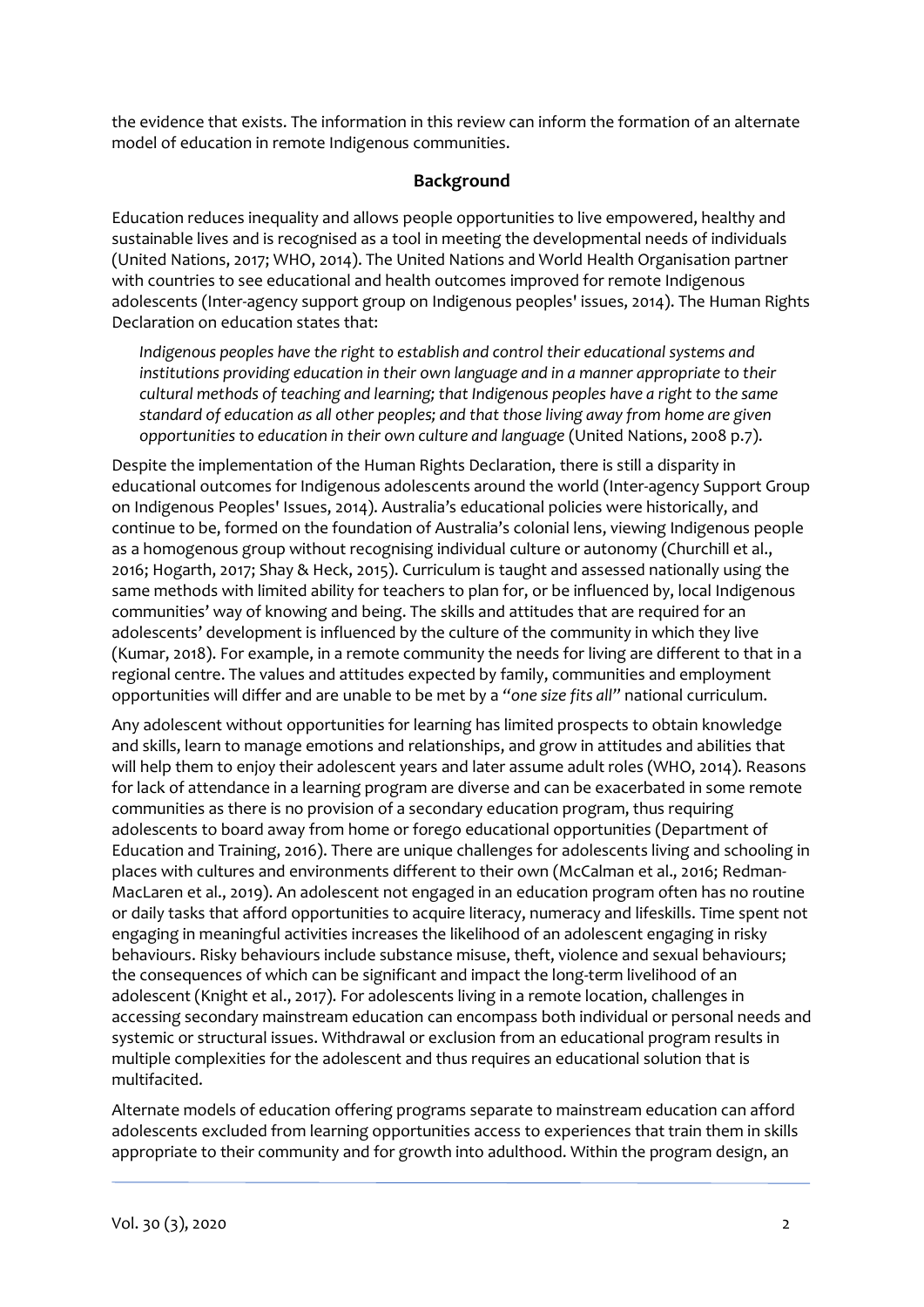alternate model of education can have measures in place to respond to adolescents' involvement with multiple risky behaviours, rather than only addressing the basic educational needs (Knight et al., 2017; Wilson et al., 2011). Learning pathways for these adolescents require creative ways of working with the individual, their families and their community to meet the developmental needs and preparation into adulthood. Where the *"one size fits all"* approach of mainstream education is unable to meet individual needs, an alternate model of education has the potential to do so (Shay & Heck, 2015).

Alternate models of education exist across all spheres of rural, remote and urban areas and offer varying programs for the differing needs of the adolescents in each community. It is therefore useful to examine what these communities have put in place to educate and meet the developmental needs of their adolescents. The aim of this review was to identify common attributes of alternate models of education for remote Indigenous adolescents. The objectives were to:

- 1) Identify the quantity and nature/type of available evidence in the literature;
- 2) Articulate what enables an alternate model of education (What works for whom, under what conditions, through what strategies and what outcomes); and
- 3) Define the key attributes consistent across the identified alternate models of education.

This review was conducted as part of the lead author's PhD study where two Cape York Aboriginal communities were interested in finding out what other like communities offered their youth. The authors include the student and their supervisory team. The lead author is a non-Indigenous woman who has lived and worked in remote communities across a range of roles including teaching, supporting student transition into boarding and school Guidance Officer. The supervisory team includes Indigenous and non-Indigenous people with a variety of professional backgrounds in education or research, working with remote communities and using decolonising research approaches. The findings were used to assist with the analysis of data gathered in the PhD to identify how what the people wanted in an alternate model of education compared to the literature. The inclusion of the classification of the quantity and nature of research was conducted to inform future research projects. Findings in this review may be useful to families, practitioners and service providers as they respond to the needs of adolescents in remote Indigenous communities to inform the formation and development of alternate models of education within their local community.

# **Methods**

This systematic literature review followed the PRISMA guidelines (Moher, Liberati, Tetzlaff, Altman, & The Prisma Group, 2009) and six principles espoused by Sanson-Fisher, Campbell, Perkins, Blunden, and Davis (2006). A protocol was formed to determine the appropriate terms to best elicit the required information from the literature.

In this review *"alternative education"* or *"alternate model"* are defined as a program that exists for learners whose needs do not meet the required structure of mainstream education. In Australia there are multiple names for this type of learning including alternate or flexi-school, youth program and open learning. In this review these are all termed *"alternate model"*. An accepted understanding of an alternate model (Wilson et al., 2011) includes six core principles integral for adolescent development: 1) meaningful and engaging activities that are not like being at school; 2) linking with government agencies and community supports; 3) making links beyond *"school"* towards employment pathways; 4) individual support tailored to the individuals needs and circumstances; 5) meaningful real world learning ensuring that alternate models cater to the holistic needs of young people; and 6) linking wider communities with the alternate model.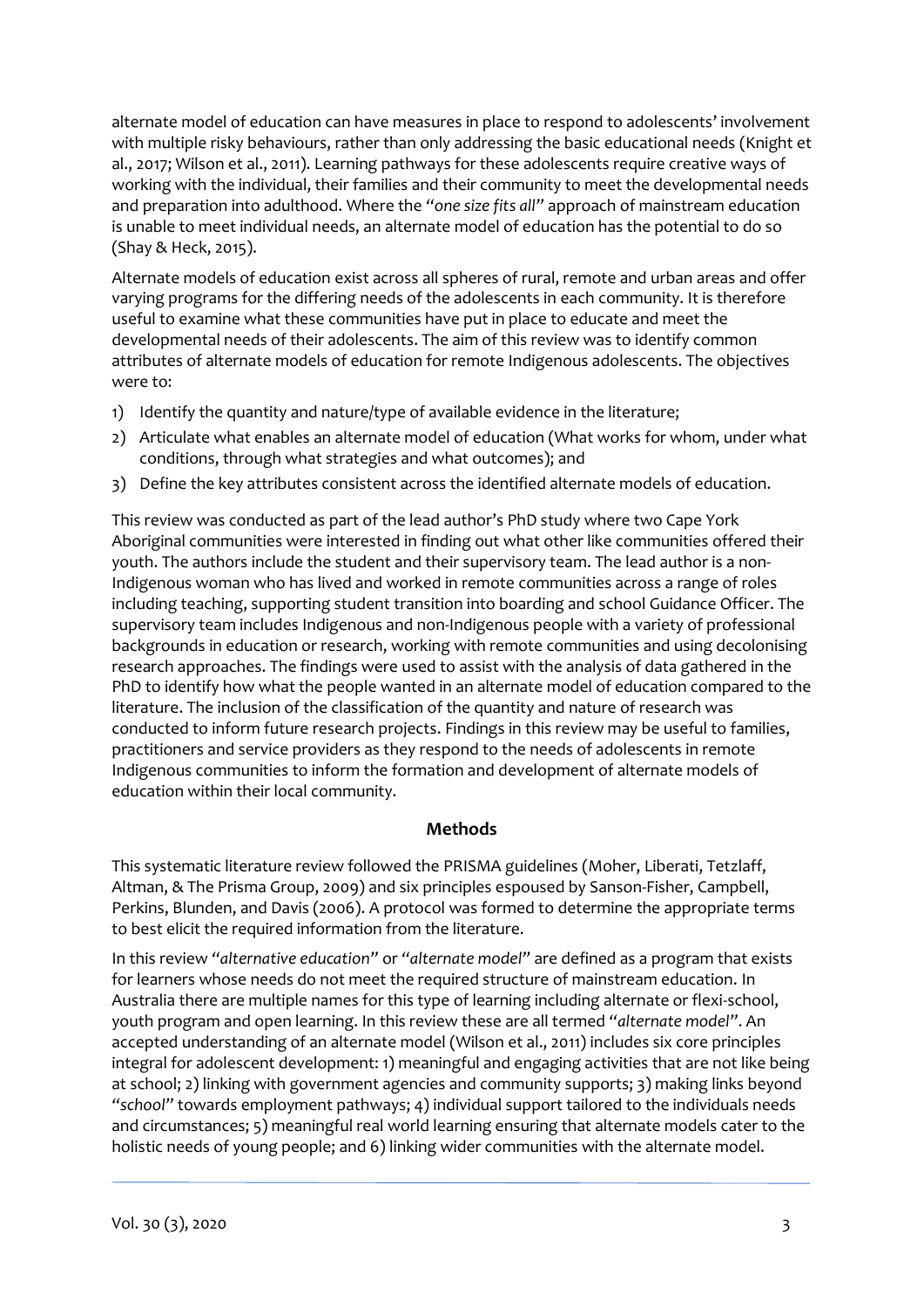# *Eligibility Criteria*

To be included in the review publications met the following parameters: 1) published in English between January 1994 and July 2018; 2) had a target population of Indigenous adolescents between the ages of 10-24 years who are disengaged from mainstream education; 3) showed models specifically focussed on the Indigenous cultural context of Australia, Canada, New Zealand and or the United States (countries were chosen as they have a similar colonial history to Australia) and 4) reported on approaches that fit the defined boundaries of an alternate model of education including those not attached to a school subject or part of a regular mainstream institution. Literature that described models attached to mainstream educational institutions or those that focused on a specific need such as drug and alcohol rehabilitation and did not address schooling were excluded.

# *Search strategy*

Databases were chosen that included literature from Australia and International Indigenous educational contexts. Separate searches were conducted on each of the databases during two searches. Search one (April 2017) and search two (June 2018) used consistent search terms across the following databases: Scopus / Elsevier, PsycINFO / Ovid; ERIC / Proquest; Education Database / Proquest; Sociological Abstracts / Proquest; Australian Education Index -ATSIS / Informit; APAIS-ATSIS / Informit; AIATSIS: Indigenous Studies Bibliography/ Informit; Family-ATSIS / Informit; Families & Society Collection / Informit. Search terms were chosen to formulate the target populations, interventions, comparison, outcomes and setting (PICOS). Combinations of the terms were developed into search strings using Boolean operators resulting in large data sets. Truncation symbols were used (eg: educat\* for educator, education, educating, educates) and the following search strings:

- 1. Indigenous OR Aborigin\* OR Torres Strait Island\* OR Inuit OR Maori OR First Nation\* OR Metis OR Native American\* OR American Indian\* OR Native Hawaiian OR Native Alaskan\* OR Tangata Whenua
- 2. Australia OR Canada OR USA OR New Zealand
- 3. adolescen\* OR youth\* OR young people OR young adult OR teen\* OR child\* OR juvenile\*
- 4. educat\* OR learn\* OR student\*
- 5. social innovation OR holistic education OR life skill education OR social sustainability OR entrepreneurship education OR alternat\* education model OR alternative schools OR flexi school OR open learn\* OR learner centred education OR learner centred education OR flexible education OR community engagement OR non formal education OR learning environment OR learning goals OR learning outcomes OR alternative schooling OR mentoring OR educational success OR educational achievement OR successful teaching OR humanistic education OR outcome based education OR student centred learning

Search one identified 760 results and search two, 377 results.

# *Grey literature search*

Grey literature was manually searched using variations of the search terms above to meet the individual parameters of the search engines across 21 websites. Websites were found from Google searches of Non-Government Organisations (NGO's), professional expertise or reference lists. Websites that yielded results were Google Scholar, National Indigenous Television, Save the Children, World Vision, Dusseldorf forum and the Warlpiri Youth development Aboriginal corporation. Specific guidelines of Godin, Stapleton, Kirkpatrick, Hanning, and Leatherdale (2015) conducive to systematic literature review searches of grey literature were followed as each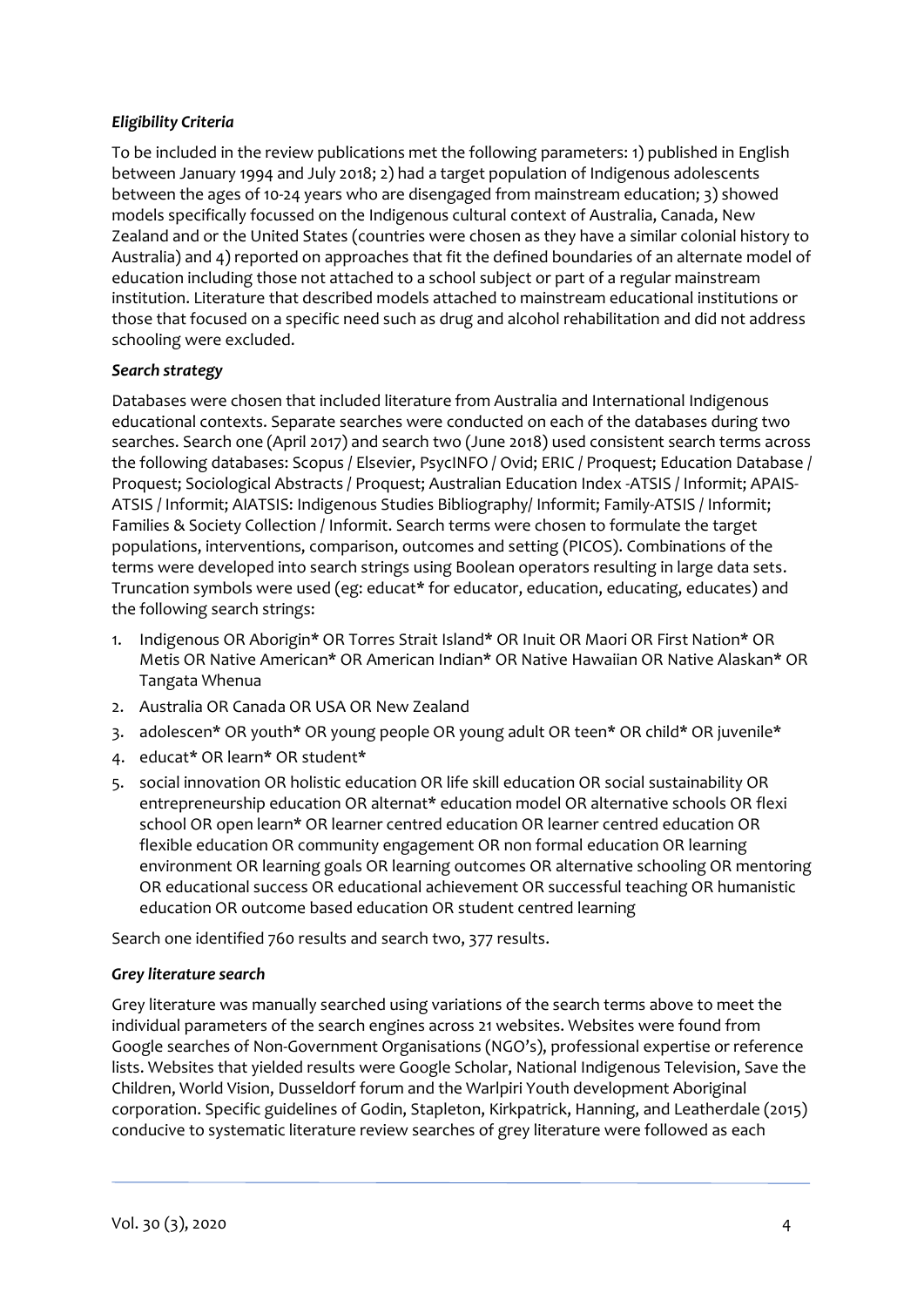website required different inputs. Search terms such as or like the following were used in the two searches:

- 1. Aboriginal OR Indigenous
- 2. Alternative education OR Aboriginal education OR Youth development OR Alternative models of education OR entrepreneur education OR Youth OR Flexi school

1008 records were identified across the websites searched.

#### *Screening*

Titles and abstracts of the 2104 publications were screened by the lead author applying the inclusion and exclusion criteria. A large quantity of papers found in the search were excluded as they were studies that described alternate models attached to mainstream educational



**Figure 1:** *PRISMA diagram of publications (Moher et al., 2009)*

institutions and the target population's age was under the age range for inclusion and they did not specify a target population of Indigenous youth. This indicated that the initial search terms may not have been sufficiently specific. 41 complete records were reviewed with a further 20 not meeting criteria predominantly around articles loosely identifying the target population as Indigenous youth. The remaining twenty-one records were screened by the other authors to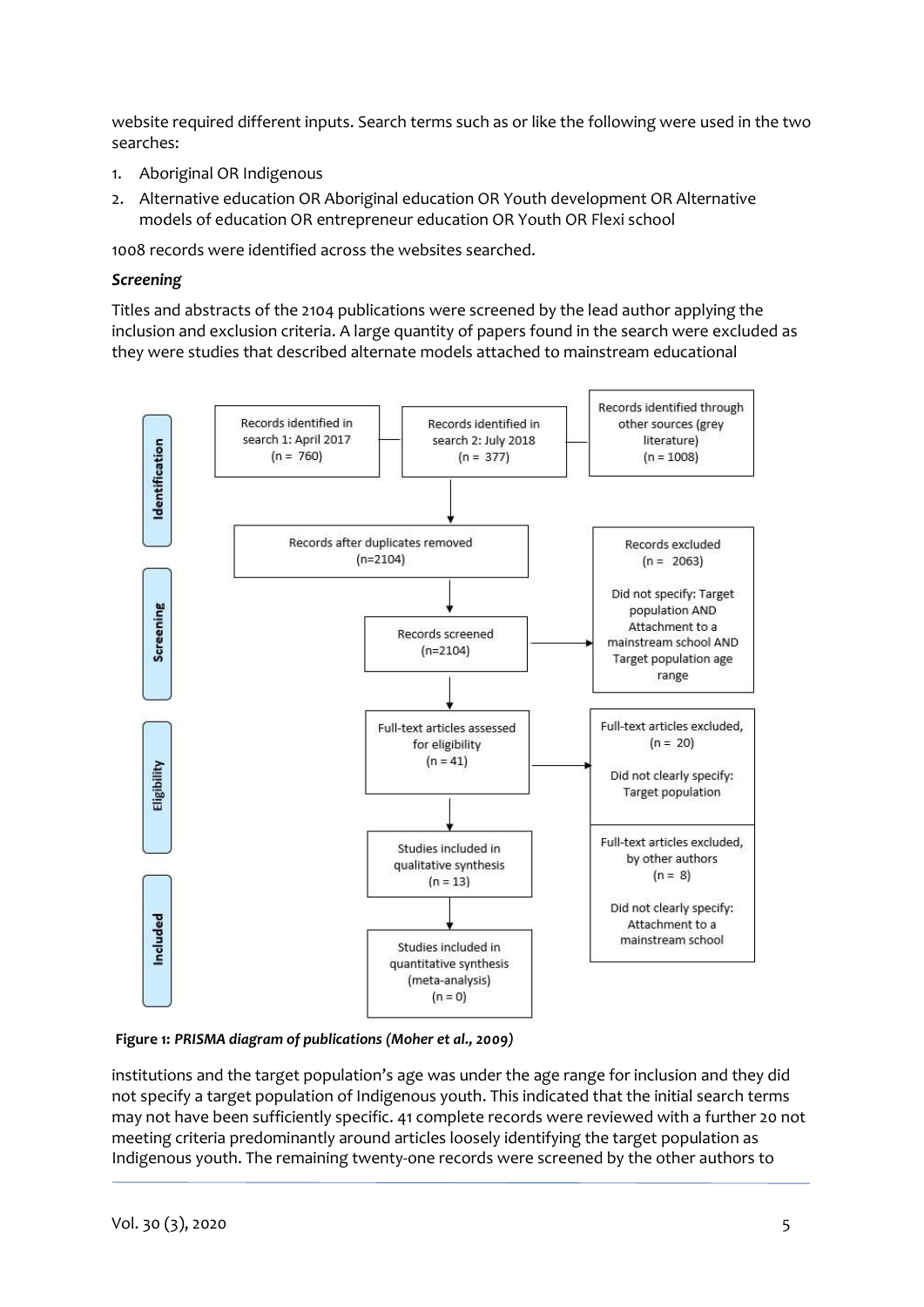verify consistency. After this screening, the team excluded an additional eight records as the description of the study was unclear about the programs' connection to the mainstream education model. Thirteen records were identified as eligible to be included. The PRISMA diagram summarises the study selection process (Figure 1).

# *Assessment of the quantity and nature of publications*

Research establishes the evidence for what works, and this information informs practice. It is therefore important to understand the quantity and nature of available evidence to ensure that practice is guided by a suitable evidence base (Sanson-Fisher et al., 2006). Systematic Reviews are typically conducted within disciplines like medicine and sciences which are heavily controlled research environments and the Sanson-Fisher et al. (2006) categorisation tool reflects this. They categorise three types of methods of research within Indigenous health. 1) Measurement studies that develop culturally appropriate reliable measures; 2) Descriptive studies that describe the size and nature of the issues; and 3) Intervention studies that focus on effectiveness of interventions. The most suitable evidence base would consist of Measurement studies.

The Canadian Hierarchy of Research offers an alternative measurement that "*aligns with established practice, but more effectively reflects the research and methods typically found within the homelessness sector*" (Canadian Homelessness Research Network, 2013, p8) and in the context of this review, alternate models of education where there is a limited research base. The hierarchy compares examples of research across four levels of practice and identifies three categories: *"emerging"*, *"promising"* or *"best"* practice examples (exact descriptions of these levels are included in Figure 2). As represented in Figure 2, systematic reviews and randomised control trials are at the top of the hierarchy and considered as best practice because there is a high level of research to form an evidence base. Program descriptors and opinions are emerging practices at the bottom of the pyramid.



**Figure 2:** *Hierarchy of Evidence (Canadian Homelessness Research Network, 2013)*

In this review these two tools were chosen to provide a range of ways to describe the nature of the research about alternate models of education. The lens provided a rich inclusive description of the types of literature available. Using both tools provides a language framework to explain the nature and quality while retaining a comparative perspective of the discipline of health and social science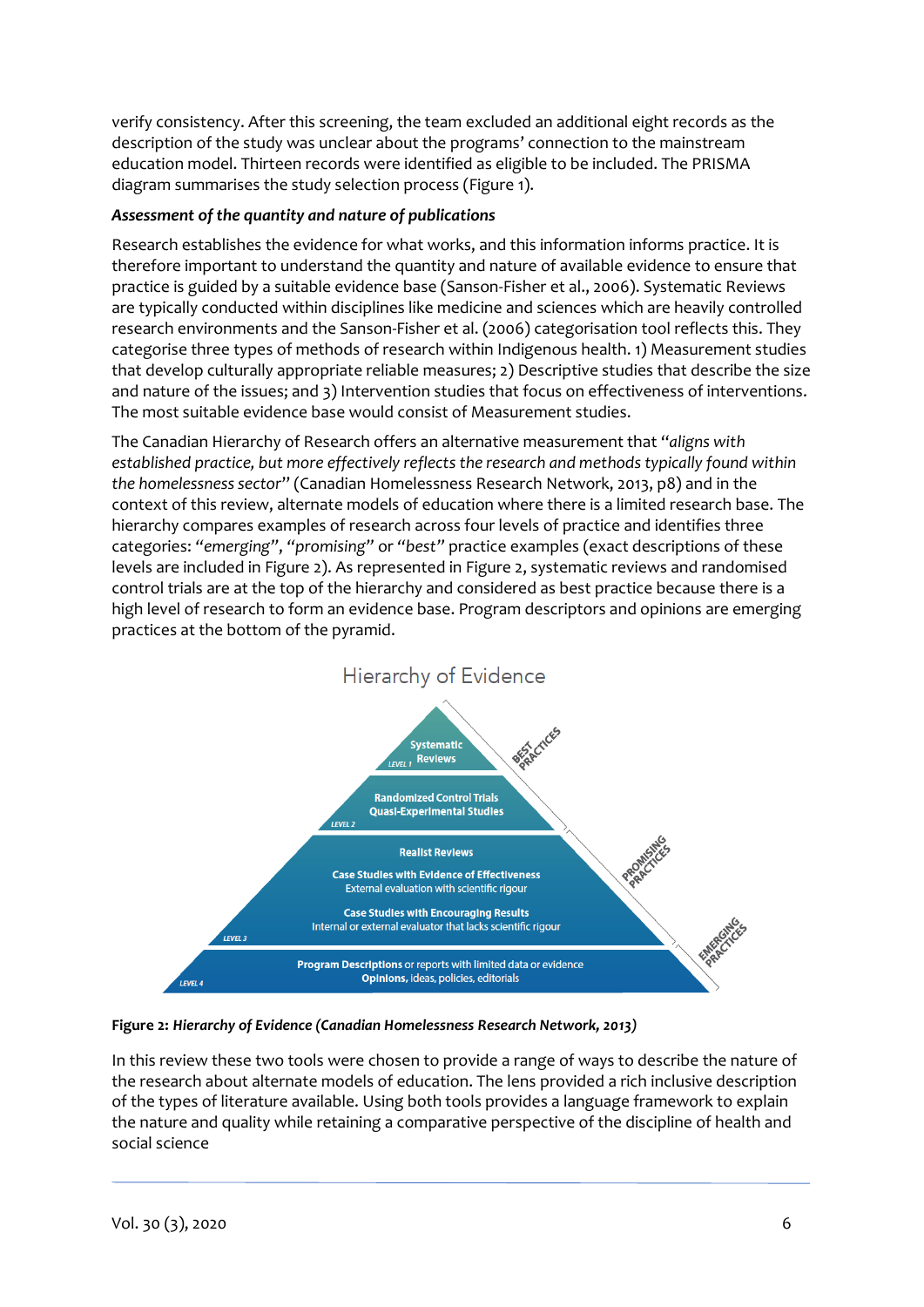# *Data Analysis*

The papers were reviewed according to two main areas: 1) assessment of the nature and quantity of available evidence using the two tools described above and; 2) identification of what works for whom, what are the conditions, strategies used, and the outcomes obtained. A thematic analysis was conducted that revealed five key attributes of an alternate model of education that were evident across each paper.

#### **Results**

#### *Quantity and nature of available evidence*

Of the 13 papers that met inclusion parameters and were eligible for review, eleven were from Australia and two were from Canada all were dated from 2010. This number indicates that there is little published research about alternate models of education for remote Indigenous adolescents. Using Sanson-Fisher et al. (2006) criteria, the 13 papers were classified as measurement studies (n=0) descriptive studies (n=3) and intervention studies (n=10). The hierarchy tool classified papers as level 1 studies (n=0), level 2 studies (n=0), level 3 studies (n=4) and level 4 studies (n=9). See Table 1.

#### **Table 1:** *Classification of Publications*

|              |                         | 2006)               |                         | (Sanson-Fisher et al.,  | (Canadian Homelessness Research Network, 2013) |                                                 |                                           |                                            |  |
|--------------|-------------------------|---------------------|-------------------------|-------------------------|------------------------------------------------|-------------------------------------------------|-------------------------------------------|--------------------------------------------|--|
|              |                         | Measurement studies | Descriptive studies     | Intervention studies    | Systematic Reviews<br>Level 1 studies          | Level 2 studies<br>control trials<br>Randomised | <b>Realist Reviews</b><br>Level 3 studies | Level 4 studies<br>Descriptions<br>Program |  |
| Year         | All                     |                     |                         |                         | <b>Best</b><br><b>Practices</b>                |                                                 | <b>Promising Practices</b>                | <b>Emerging</b><br><b>Practices</b>        |  |
| 2010         | $\overline{\mathbf{3}}$ |                     |                         | $\overline{\mathbf{3}}$ |                                                |                                                 |                                           | 3                                          |  |
| 2011         | $\overline{2}$          |                     |                         | $\overline{2}$          |                                                |                                                 |                                           | $\overline{2}$                             |  |
| 2012         | $\overline{\mathbf{3}}$ |                     | 1                       | $\overline{2}$          |                                                |                                                 | 1                                         | $\overline{2}$                             |  |
| 2013         | 1                       |                     | 1                       |                         |                                                |                                                 | 1                                         |                                            |  |
| 2014         | 1                       |                     |                         | 1                       |                                                |                                                 |                                           | 1                                          |  |
| 2015         | 1                       |                     |                         | 1                       |                                                |                                                 | 1                                         |                                            |  |
| 2016         | $\overline{2}$          |                     | 1                       | 1                       |                                                |                                                 | 1                                         | 1                                          |  |
| <b>Total</b> | 13                      | $\mathbf{o}$        | $\overline{\mathbf{3}}$ | 10                      | $\mathbf{o}$                                   | $\mathbf 0$                                     | 4                                         | 9                                          |  |

These two findings suggest that the nature of the research papers found are *"emerging"* and *"promising"* practices and predominantly made up of descriptive and intervention studies. There were no *"best practice"* or measurement studies within the evidence base to show how alternate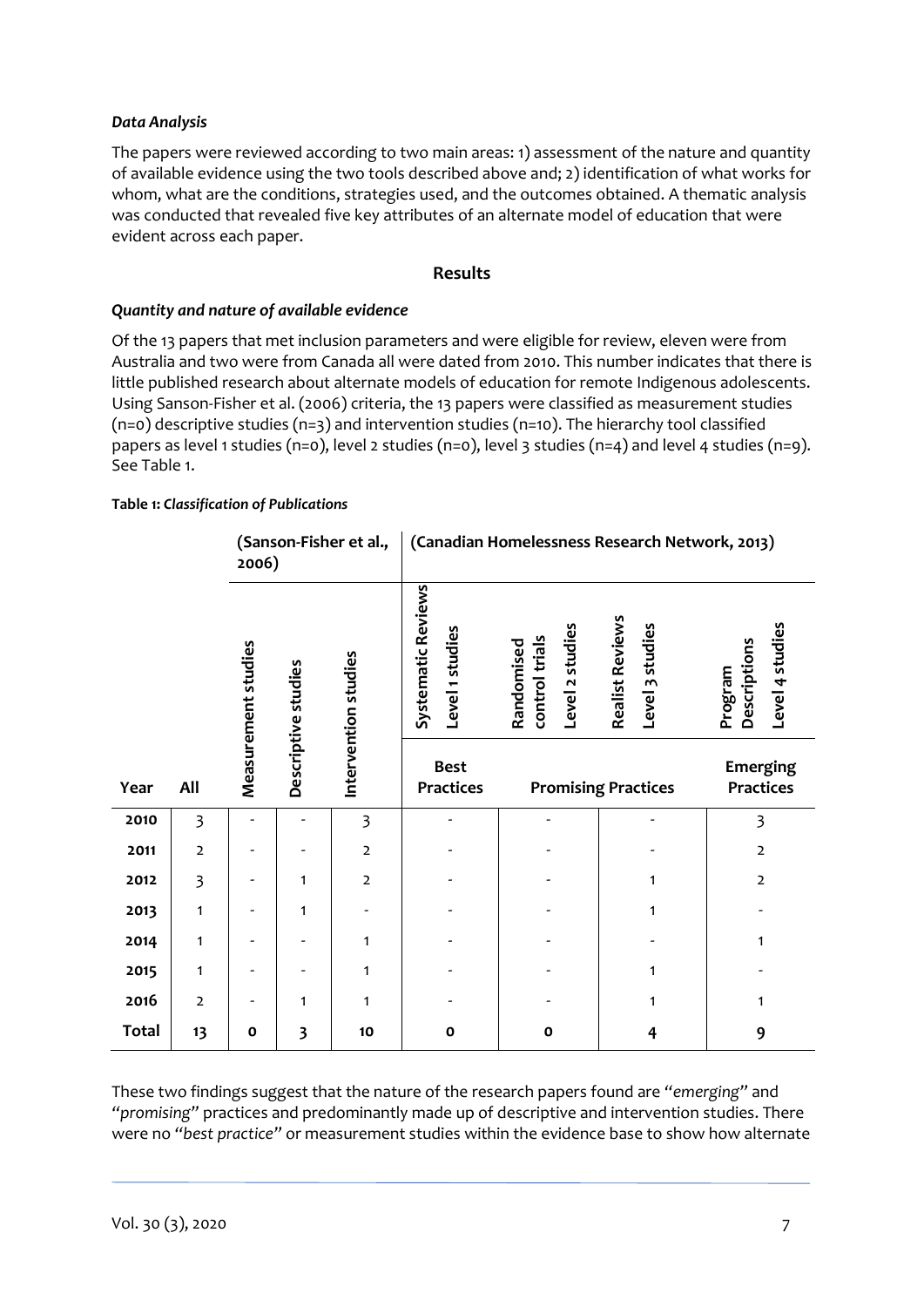models of education are implemented or evaluated. All papers were published between a sixyear period to 2016 highlighting the relatively recent trend in publishing educational practices.

Table 2 outlines details of each publication.

#### **Table 2:** *Details of Publication*

| Author/<br><b>Publication</b><br>year/<br><b>Publication</b><br>type | <b>Method</b>                                                         | Location                 | Population                                                                                 | <b>Setting</b>                                                            | Intervention                                                                                                                                                                                 |
|----------------------------------------------------------------------|-----------------------------------------------------------------------|--------------------------|--------------------------------------------------------------------------------------------|---------------------------------------------------------------------------|----------------------------------------------------------------------------------------------------------------------------------------------------------------------------------------------|
| (Barrett &<br>Baker, 2012)<br>Journal article                        | Case study                                                            | NT, Australia            | $15 - 17$ -year-old<br>male<br>Indigenous<br>youth                                         | Juvenile<br>Detention<br>Centre                                           | Informal music<br>learning program                                                                                                                                                           |
| (Blignault,<br>Haswell, &<br>Pulver, 2016)<br>Journal article        | Evaluation                                                            | Remote<br>Australia      | $16 - 24$ -year-old<br>Indigenous<br>youth                                                 | Multi-site<br>national<br>wellbeing<br>program for<br>Indigenous<br>youth | 14 sites<br>implement the<br>community<br>development<br>approach to<br>Social emotional<br>wellbeing                                                                                        |
| (Conrad, 2015)<br>Journal article                                    | Case study of a Canada<br>participatory<br>action research<br>project |                          | $10 - 25$ First<br>Nations youth<br>working with<br>their local<br>community               | Art project                                                               | A social<br>innovation<br>project to<br>engage youth<br>and community<br>services for<br>positive change<br>in the<br>community                                                              |
| (Hayes, 2011a,<br>2011b) Report<br>and Book<br>chapter               | A project<br>report                                                   | Urban, NSW,<br>Australia | Marginalised<br>young people<br>in Grade 8 or 9<br>with a high<br>Indigenous<br>population | A Youth Service A community-                                              | based<br>collaboration<br>between<br>multiple<br>community-<br>based partners<br>to reconnect<br>marginalised<br>youth to a<br>learning pathway<br>that could lead<br>them back to<br>school |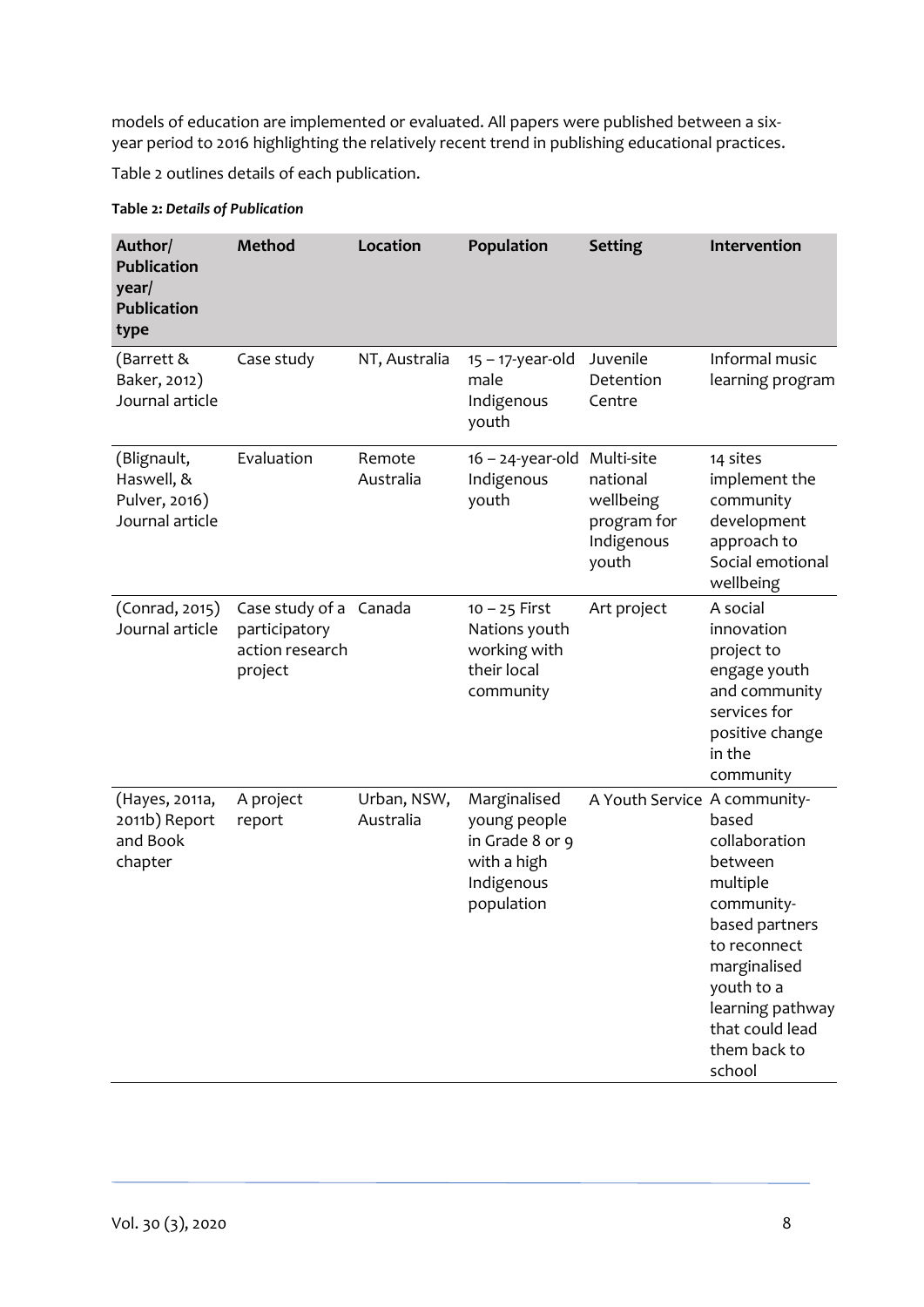| (Keddie, 2011)                                             | An interview-<br>based case<br>study | Suburban<br>Queensland<br>Australia | Indigenous girls A non-<br>in Grades 7 - 12                          | traditional<br>secondary girls'<br>school         | A non-traditional<br>educational<br>model that<br>caters for the<br>holistic and<br>academic needs<br>of the girls                                             |
|------------------------------------------------------------|--------------------------------------|-------------------------------------|----------------------------------------------------------------------|---------------------------------------------------|----------------------------------------------------------------------------------------------------------------------------------------------------------------|
| (Keddie, 2014)                                             | Case study                           | Australia                           | High<br>Indigenous<br>population in a<br>low socio-<br>economic area | A P-12<br>alternative<br>school                   | An Indigenous<br>governed school<br>that educates<br>students with<br>cultural and<br>Western values                                                           |
| (Kral, 2010)<br><b>Working Paper</b>                       | Research paper NT, Australia         |                                     | Indigenous<br>youth                                                  | Community-<br>based<br>approaches                 | Youth learning<br>and cultural<br>production<br>programs                                                                                                       |
| (Kral & Schwab, Research<br>2012)<br><b>Book</b>           | findings                             | NT, Australia                       | Indigenous<br>youth                                                  | Community-<br>based learning<br>spaces            | Learning spaces<br>for young people<br>disengaged from<br>mainstream<br>learning                                                                               |
| (LeBlanc, 2012)<br>Report                                  | Case study                           | Canada                              | Aboriginal<br>youth                                                  | Federal and<br>Provincial<br>education<br>systems | Reports how<br>two education<br>systems<br>implement a<br>model of<br>education<br>alternate to the<br>traditional<br>Western subject<br>centred<br>approaches |
| (Lopes, Flouris<br>& Lindeman,<br>2013) Journal<br>article | Literature<br>review                 | NT, Australia                       | Indigenous<br>youth                                                  | Youth<br>development<br>programs                  | Activities and<br>strategies used<br>in youth<br>development<br>programs                                                                                       |
| (Shaw, 2010)                                               | Description                          | NT, Australia                       | Indigenous<br>Youth                                                  | Youth Link up<br>service                          | A youth service<br>that supports<br>the needs of<br>high-risk young<br>people across<br>remote<br>communities                                                  |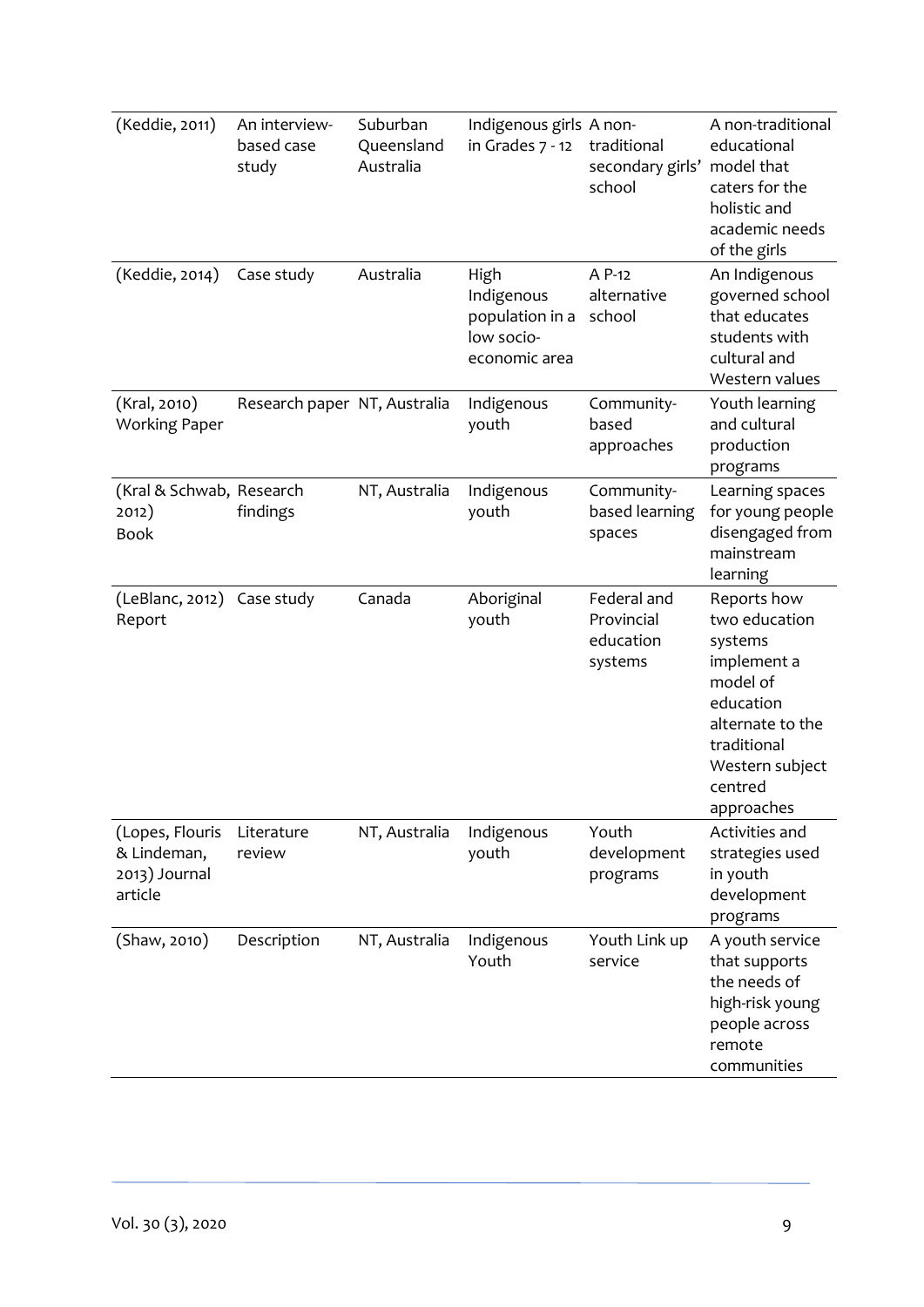| (Warlpiri Youth Website<br>Development<br>Aboriginal<br>Corporation,<br>2016) |                      | NT, Australia             | Indigenous<br>Youth                        | Youth service<br>at 5 sites                     | A youth service<br>across multi-sites                                                                                    |
|-------------------------------------------------------------------------------|----------------------|---------------------------|--------------------------------------------|-------------------------------------------------|--------------------------------------------------------------------------------------------------------------------------|
| (Wilson &<br>Stemp, 2010)<br>Journal article                                  | Research<br>findings | QLD, Australia Indigenous | male Youth<br>disengaged<br>from schooling | Edmund Rice<br>Foundation<br>outreach<br>centre | A project within<br>the local<br>community to<br>engage youth in<br>learning through<br>science and<br>hands on activity |

# *Conditions, strategies and outcomes of interventions*

The 13 publications were reviewed to determine the features of the alternate models guided by the questions: a) What are the conditions to support the intervention? b) What strategies are used to implement the intervention? and c) What are the outcomes produced? The key points are reported in Table 3.

# **Table 3:** *Summary of key points in the analysis of models*

| What are the conditions to<br>support the intervention                                    | What are the strategies used to<br>implement the intervention                                                                                 | What are the outcomes the<br>intervention produces                                                                                                                                  |  |
|-------------------------------------------------------------------------------------------|-----------------------------------------------------------------------------------------------------------------------------------------------|-------------------------------------------------------------------------------------------------------------------------------------------------------------------------------------|--|
| Youth come from a variety<br>of learning and                                              | Student expectations of the<br>program were sought                                                                                            | Youth re-engage with<br>learning                                                                                                                                                    |  |
| environmental<br>backgrounds with needs<br>such as: a high level of<br>substance misuse,  | The curriculum was designed and<br>adapted to the specific learning<br>needs and interests of the youth                                       | Youth learn skills such as:<br>music, science, art, literacy,<br>numeracy or technology                                                                                             |  |
| domestic and family<br>violence, depression, grief,                                       | and their families rather than being<br>subject based                                                                                         | Social behaviours increased:<br>confidence, communication,                                                                                                                          |  |
| neglect, suicidal ideation,<br>criminal activity, lack of<br>education and training, lack | Indigenous ways of being and<br>knowing incorporated into<br>learning and teaching style                                                      | self-esteem, participation<br>and a sense of achievement,<br>hope, purpose, belonging, a                                                                                            |  |
| of work-readiness,<br>participation and                                                   | Holistic approach to learning                                                                                                                 | strong identity, leadership<br>skills, a sense of self and<br>developing aspirations,<br>teamwork and engagement<br>in learning<br>Youth feel connected<br>through story, place and |  |
| employment<br>A variety of ages across<br>programs (10 -25)                               | Learning activities included: film<br>making, music creation, social<br>enterprise activities, bush trips,<br>cooking, music, art and crafts, |                                                                                                                                                                                     |  |
| Recognition that youth,                                                                   | science.                                                                                                                                      |                                                                                                                                                                                     |  |
| families and community<br>organisations all contribute<br>and influence each other        | Specific projects were based on<br>real world experiences that taught<br>skills like numeracy within the                                      | connecting with the<br>Indigenous staff. They are<br>learning about their culture                                                                                                   |  |
| Young people are part of<br>the solution to community                                     | activities                                                                                                                                    | and creating a new identity<br>as they interact with                                                                                                                                |  |
| problems                                                                                  | Hands on learning style where<br>youth learnt through trial and                                                                               | Indigenous elders, role<br>models and the community                                                                                                                                 |  |
| Time spent developing<br>culturally respectful                                            | error, observations, with peers,                                                                                                              |                                                                                                                                                                                     |  |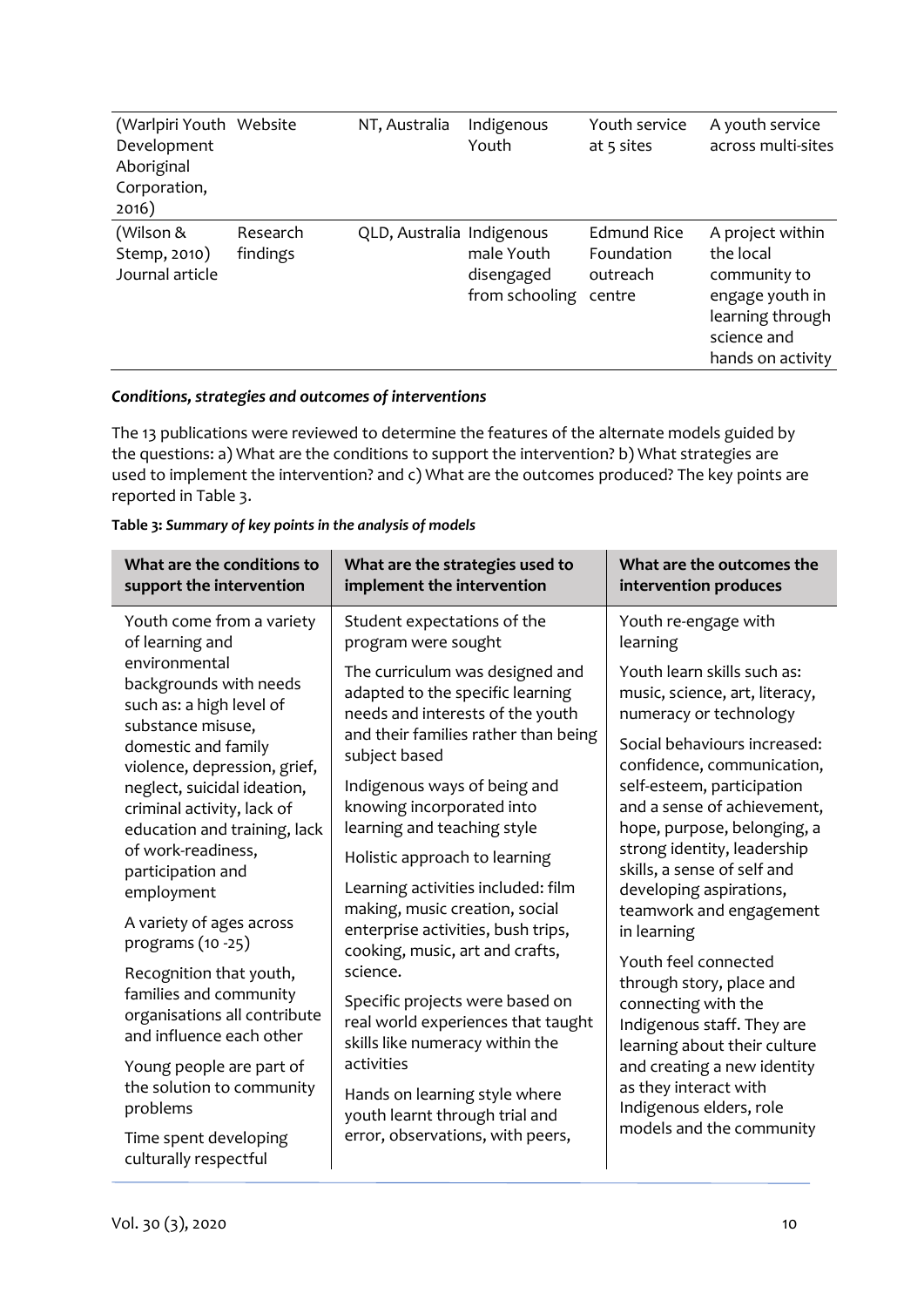| What are the conditions to                                                                                                                    | What are the strategies used to                                                                                                         | What are the outcomes the                                                                                                          |  |
|-----------------------------------------------------------------------------------------------------------------------------------------------|-----------------------------------------------------------------------------------------------------------------------------------------|------------------------------------------------------------------------------------------------------------------------------------|--|
| support the intervention                                                                                                                      | implement the intervention                                                                                                              | intervention produces                                                                                                              |  |
| partnerships between<br>Aboriginal people and<br>communities<br>Ongoing collaboration                                                         | practice and interactions with<br>mentors<br>Activities are for everyone, not just<br>those that might have an addiction                | Connection with elders and<br>cultural heritage which<br>grows an ability to navigate<br>a new contemporary<br>Indigenous identity |  |
| between community and<br>staff<br>Realistic goals for youth to<br>engage short or long term<br>with school, training or<br>employment pathway | and require rehabilitation<br>Learning takes place in parks,<br>libraries, PCYC and other<br>community facilities.<br>Small class sizes | Students gained a positive<br>view of learning and<br>developed an identity in<br>doing something productive<br>and worthwhile     |  |
| Flexible timings: Weekly,<br>individualised or group<br>lessons across sites within<br>the community                                          | Explanations given were repeated<br>to facilitate an understanding that<br>was linked to the student's prior<br>knowledge               | Gained work readiness skills<br>A safe place for young<br>people to spend their time                                               |  |
| A safe environment that<br>enabled risk taking                                                                                                | Youth activities are engaging and<br>integrated with other<br>organisations. Relationships build                                        | Linking of families and youth<br>services and communities<br>together                                                              |  |
| Learning is a collective                                                                                                                      | rapport, resilience and confidence                                                                                                      | Community ownership over                                                                                                           |  |
| experience                                                                                                                                    | between the youth, community                                                                                                            | governance, meeting their                                                                                                          |  |
| Real life contextualised                                                                                                                      | and other organisations                                                                                                                 | identified needs and take                                                                                                          |  |
| learning opportunities                                                                                                                        | Students were valued by staff:                                                                                                          | part in the running of the                                                                                                         |  |
| building culture and                                                                                                                          | There were positive, high                                                                                                               | program                                                                                                                            |  |
| language                                                                                                                                      | expectations and relationships                                                                                                          | The community values and                                                                                                           |  |
| Flexible funding models                                                                                                                       | built between staff and students                                                                                                        | supports the program                                                                                                               |  |
| reflective of community                                                                                                                       | Youth and adults engaged in                                                                                                             | Relationships and trust are                                                                                                        |  |
| needs                                                                                                                                         | activities together that built                                                                                                          | built between staff, families                                                                                                      |  |
| <b>Education includes facets</b>                                                                                                              | rapport and trust                                                                                                                       | and youth over time                                                                                                                |  |
| of the whole person,                                                                                                                          | Indigenous and non-Indigenous                                                                                                           | Real world experience                                                                                                              |  |
| including physical,<br>emotional, spiritual and<br>mental health<br>incorporating both<br>Indigenous and Western                              | staff<br>Local Indigenous knowledge is<br>shared between elders and young<br>people                                                     | Role modelling and<br>mentoring with peers and<br>adults. Youth become role<br>models                                              |  |
| ways of knowing                                                                                                                               | Older peers, relatives, non-                                                                                                            | Linking with pathways                                                                                                              |  |
| Staff are a mixture of both                                                                                                                   | Indigenous and Indigenous people                                                                                                        | beyond schooling such as                                                                                                           |  |
| Indigenous and non-                                                                                                                           | teach skills                                                                                                                            | work experience,                                                                                                                   |  |
| Indigenous peoples                                                                                                                            | Links to the community with                                                                                                             | traineeships and internships                                                                                                       |  |
|                                                                                                                                               | pathways for youth beyond the<br>program: internships, work<br>experience, paid work                                                    | Enterprise generation and<br>employment opportunities<br>for youth that also builds<br>local economy                               |  |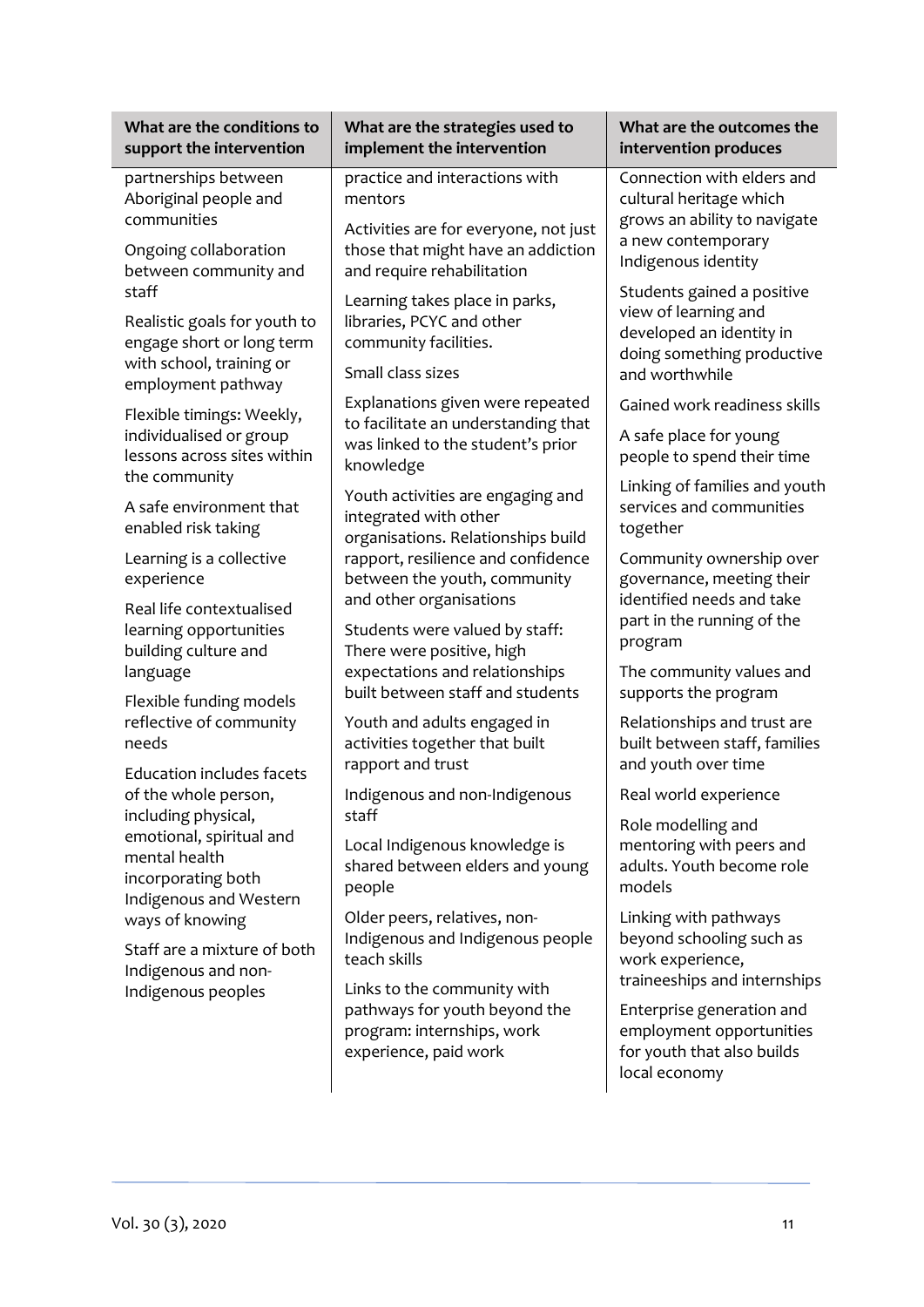| What are the conditions to<br>support the intervention | What are the strategies used to<br>implement the intervention                                                                                                    | What are the outcomes the<br>intervention produces                                                              |
|--------------------------------------------------------|------------------------------------------------------------------------------------------------------------------------------------------------------------------|-----------------------------------------------------------------------------------------------------------------|
|                                                        | Links with community support<br>including: government, financial,<br>accommodation, transport<br>services and health and wellbeing                               | Adults changed perceptions<br>of youth and listened and<br>involved them in decision<br>making within community |
|                                                        | supports to ensure student needs<br>are met                                                                                                                      | A breaking down of<br>institutional parameters as                                                               |
|                                                        | Staff had training to work with<br>youth disengaged from                                                                                                         | the learning environments<br>become the real world                                                              |
|                                                        | mainstream education<br>Crèche for the girls who have                                                                                                            | Mentoring of local staff by<br>the non-Indigenous staff to                                                      |
|                                                        | babies                                                                                                                                                           | ensure ongoing employment<br>and community agency                                                               |
|                                                        | Case management with a case<br>worker                                                                                                                            | Risky behaviours are<br>decreased as youth are                                                                  |
|                                                        | Connections between remote<br>communities and relationship-<br>based practices that transfer<br>across each location                                             | engaged in meaningful<br>activities                                                                             |
|                                                        | Different programs for different<br>needs (eg: rehabilitation,<br>holiday/diversionary programs,<br>caring for country, development<br>programs for daily needs) |                                                                                                                 |
|                                                        | Uses social media to engage youth                                                                                                                                |                                                                                                                 |

#### *Attributes that enable an alternate model of education*

An analysis of the features of the alternate models of education in the 13 papers revealed themes that formed five key consistent attributes. Using Braun and Clarke's (2006) steps of thematic analysis the like elements were identified from the conditions, strategies used and the outcomes described. Elements from each paper were coded together using the software program NVivo and themes found. Themes were named as attributes consistent within each of the papers that enabled or were inherent aspects across the alternate models of education. Attributes are not something featured in isolation like specific disciplines might be taught within a mainstream education program, but rather influence and are connected to each other within the operation of a model. These five key attributes were then labelled according to the essence of the attribute.

The five attributes that were consistent across the alternate models of education described in the thirteen papers are those that:

- 1) Ensure cultural connectedness and awareness;
- 2) Are contextually designed;
- 3) Foster relationships;
- 4) Consider programming: teaching and learning strategies; and
- 5) Have holistic outcomes.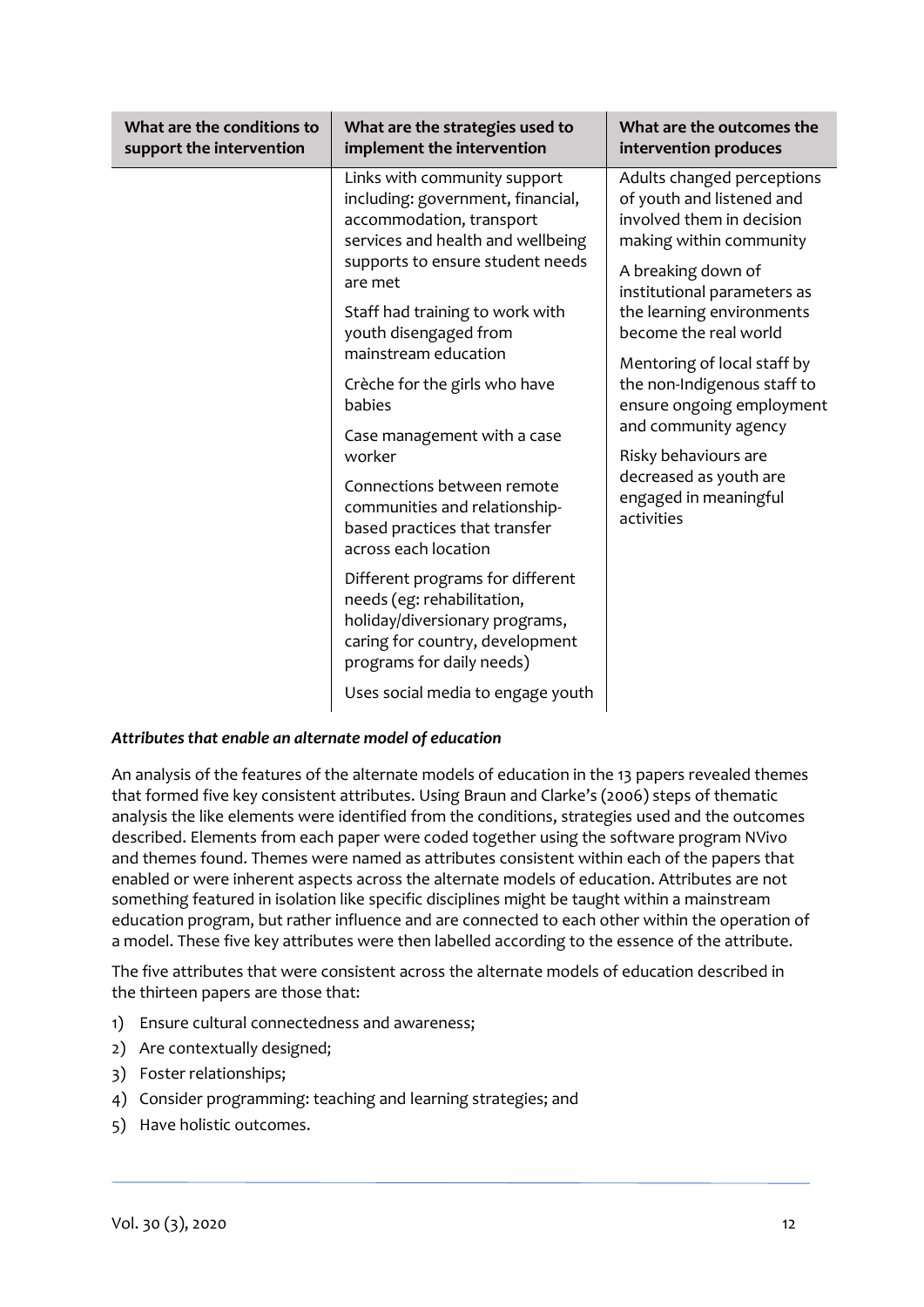These key attributes are described further below. Examples of the way they work are drawn from one or more of the 13 papers.

# *Models ensure and embed cultural connectedness and awareness*

Cultural Connectedness and awareness are attributes that had an impact for the adolescent, community and practitioners. Practitioners recognised the differences between Indigenous and Western worldviews and therefore became aware of how these differences impact upon the adolescent, their way of being, thinking and knowing and how the adolescent connects with their own cultural identity, community and the world around them. Nine papers explicitly made reference to the importance of understanding, knowing and practicing the differences between Indigenous and Western worldviews within the model and made observations to where this was not done well and how improvements could be made.

Each of the nine papers expressed and valued culture as integral to the identity of the adolescent, and not separate from the individual as something to be taught. Elders, families and adolescent voice were embedded into the design of the model. By including local voice, culture is central in the design of the model as it recognises Indigenous worldviews and the differing cultural ways of knowing and being within individual communities (Blignault et al., 2016; Kral & Schwab, 2012; Lopes et al., 2013). Implementing models that reflected the differences in the two worldviews, provided opportunities for growth, development and a sense of belonging in the world for adolescents and their communities. One model noted how the beliefs, attitudes and thoughts held by non-Indigenous education professionals and the Western learner-centred curriculum impacted upon the Indigenous adolescent and the development of their individual identity. Practices were reviewed to make them more holistic in nature to recognise culture as a part of the adolescents' identity (LeBlanc, 2012).

#### *Models that are contextually designed*

All papers presented models that were designed or modified for the local context in which they were situated. In each of these cases local people, families and practitioners unique to the context were drawn upon in various levels to provide governance, create, support and implement the model. Most papers drew on local expertise and elder knowledge to inform and provide governance, decision making in planning and implementation, imparting cultural knowledge and or providing role model support. In two models that had been operating for five or more years in their communities, this served as providing strong heritage, collaboration, relationship building, employment opportunities and realistic understandings of the needs in communities (Shaw, 2010; Warlpiri Youth Development Aboriginal Corporation, 2016). Papers showed how a contextually relevant approach to the model affords links for the adolescent to the wider community and beyond resulting in increased access to role models, employment options and the passing on of cultural knowledge (Blignault et al., 2016; Kral, 2010). Other models connected the adolescent with local community health and wellbeing supports. A model designed within the community was able to utilise and link an adolescent to care within the local context as well as link with future job opportunities.

# *Models that foster relationships*

An emphasis upon fostering relationships was another common attribute across papers. The need to spend time building meaningful relationships between an adult and adolescent was clear. The literature showed that through mentorship by an elder or adult that had a specific skill the adolescent learned skills such as conversation, confidence and work readiness (Kral, 2010; Wilson & Stemp, 2010). The power imbalance found in traditional teacher-student relationships was reduced and a safe space to encourage learning through conversation and trial and error was built through mentoring and role model type relationships (Barrett & Baker, 2012; Wilson &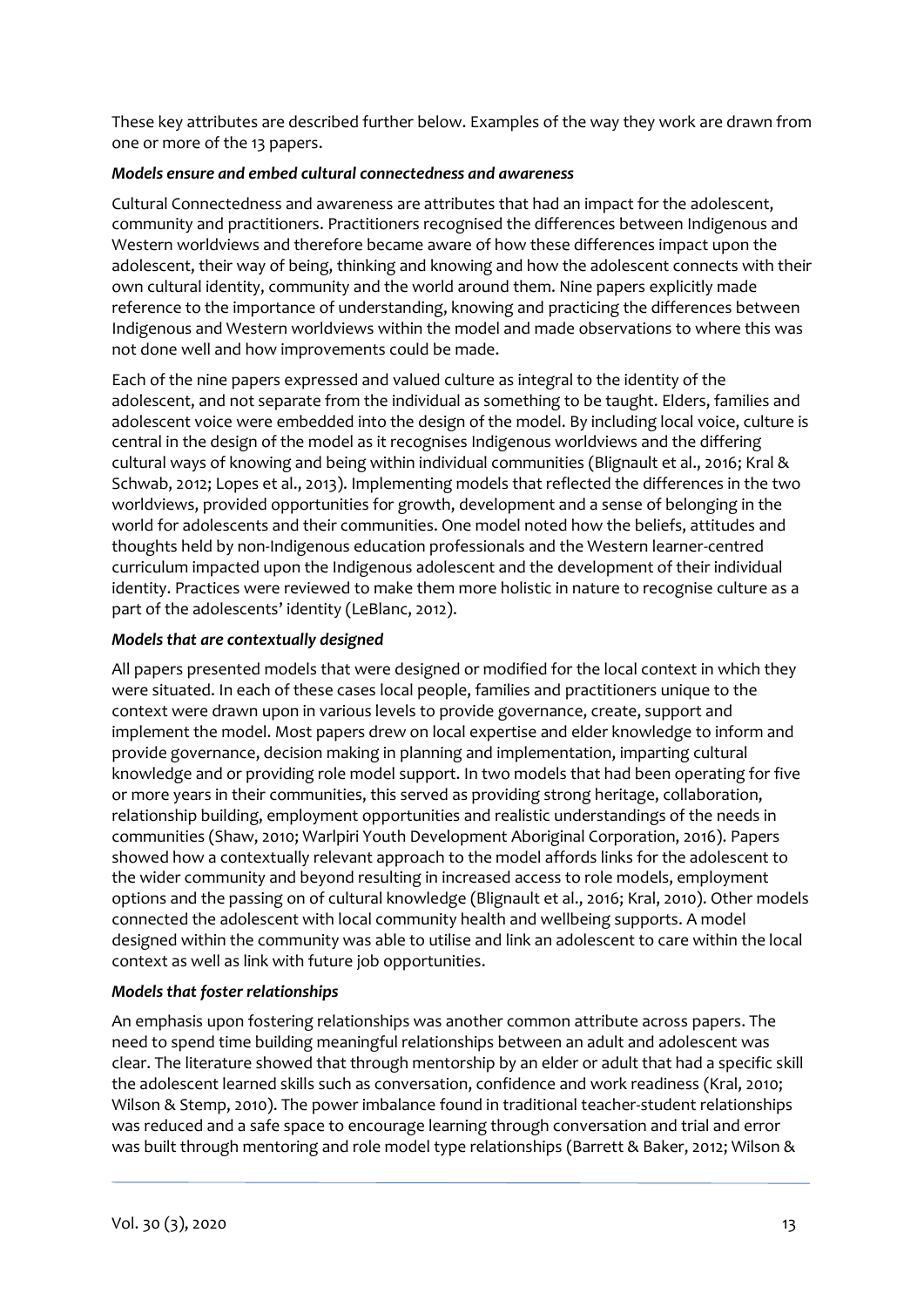Stemp, 2010). This was best established in natural environments such as gardening and film production where the teacher was not seen as an authority figure but rather someone conversationally teaching and guiding on a subject (Kral & Schwab, 2012; Wilson & Stemp, 2010).

Trusting relationships take time to build. The high turnover of staff within Indigenous community youth programs and educational facilities has a negative impact upon building trusting relationships (Lopes et al. 2013). In the case study of the Juvenile justice centre in the paper by Barrett and Baker (2012), rapport with the music teacher was what sustained the participants through the challenging art of learning a new activity. Success for the participant who had a history of poor success at learning was achieved in a supported and scaffolded, respectful and boundary filled environment. In the models that involved community members from the local context, people of all ages were involved in the planning and implementation of activities. This approach afforded natural opportunities to build rapport between adolescents and peers, or adolescent and adults which created meaningful or role model type relationships that extended beyond the model into the wider community (Blignault et al., 2016; Conrad, 2015).

# *Models that consider their programming: teaching and learning strategies*

All papers considered the teaching and learning strategies and seven described models with a pedagogy that was transdisciplinary in nature. In these models, real world experiences were the foundation of the program as opposed to the teaching of a specific discipline such as literacy, numeracy or science. It was through these real-world experiences that the learning of specific disciplines occurred alongside relationship and mentoring. Learner-centred education was featured as adolescent needs were central to the design of programs and pathways. Two papers showcased social enterprise as a tool that created business, work readiness skills and relationship and cultural values of the local context that were naturally embedded into the program (Kral, 2010; Kral & Schwab, 2012; Wilson & Stemp, 2010). Internships or training pathways were other features in four papers where the models linked an adolescent with the wider community and beyond. Three papers described holistic pedagogies as the focus of the models where specific disciplines were taught and internships provided the real-world experience. Community and health practitioners were involved in supporting student needs through regular ongoing meetings to ensure support for adolescents who displayed multiple risky behaviours (Keddie, 2014; Shaw, 2010). Specific teaching strategies across all models were described as effective because of the strong relationships between teacher and student that were built through mentoring, respect and conversation.

# *Models that have holistic outcomes*

Traditionally, schools measure aptitude across literacy and numeracy development with social and emotional wellbeing (SEWB) and lifeskills (here referred to as holistic) outcomes not measured. All papers in this review showed outcomes that considered the needs of the *"whole person"* through the needs of an adolescent. They recognised these skills were a key need for adolescents displaying multiple risky behaviours and part of the complex solution to meet those needs. Real world experiences drove the nature of the teaching and learning, and it was through these programs that holistic outcomes were gained. These observable but not necessarily measurable skills included communication skills, confidence, a sense of responsibility, social skills, identity building, resilience and the adolescent seeing themselves as a learner capable of success. In the wetlands project for instance, (Wilson & Stemp, 2010), students gained confidence, purpose and skills that they could not implement at the start of the project. In the paper, describing the juvenile justice program (Barrett & Baker, 2012), the confidence adolescents gained while interacting with adults in meaningful activities was seen by the very fact they learned the new skill of playing an instrument.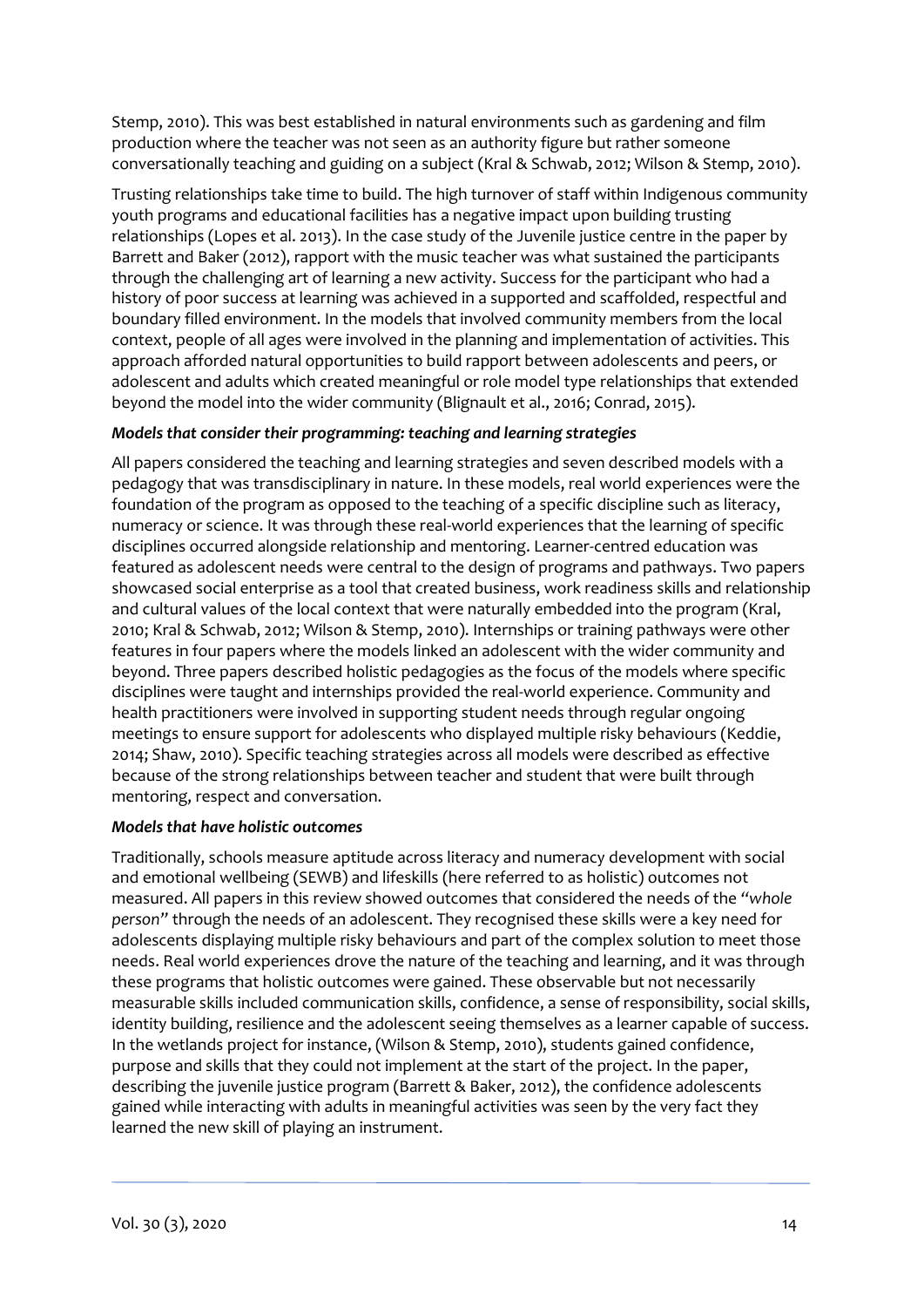Figure 3 is an example of how the attributes work together within an alternate model of education. Each of the five examples show how cultural connectedness and awareness, being contextually designed, fostering relationships and considering the programming, teaching and learning strategies are one part or many parts of each of the five examples. The outputs are the holistic outcomes that were gained by adolescents throughout their engagement with the models.



**Figure 3:** *Example of attributes working together within a model*

# **Discussion**

#### *Outcomes from implementation of alternate community-based models*

An alternate model developed within a local community with its elders, families and youth is positioned to meet the many and varied holistic needs of its adolescents through providing teaching and learning opportunities that fit the learner, their culture and the context. This is of importance in remote Indigenous communities across Australia where there are diverse populations with many cultures and contexts that have similar but different needs, requiring similar principles and applications that are context specific (Kumar, 2018; Lopes et al., 2013). Remote communities are geographically diverse and kilometres from urban practitioners and government decision making. There are human and physical resources unique to individual communities that can position learner-centred solutions around the individual adolescent unlike mainstream secondary education programs delivering education from the dominant worldview and in many cases outside of the adolescents' home location. When a community has a sense of ownership, the model is more readily embraced by them and fits within an Indigenous worldview (Mander & Fieldhouse, 2009). The institutional barriers and power imbalances found in mainstream education are reduced for adolescents, and systemic barriers and personal needs can be catered for as they are locally understood.

Adolescents who are disengaged from school do not always have positive perceptions of the education system, therefore building and maintaining relationships within the local context enables trusting relationships to form. Trusting relationships afford the adolescent space to feel safe to try new things and opportunities to learn through trial and error and hands on activities. Flexible timings throughout the day create a sense of belonging and a platform for adolescents to learn skills and build hope and purpose for the future. Learning is an intentionally natural occurring experience taking place in the real world (Kral, 2010). When locations for learning are varied within the community such as indoors and outdoors, community hall and library, adolescents have a sense of control over their learning environments and the learning content within which they engage (Kral, 2010; Kral & Schwab, 2012; Wilson & Stemp, 2010). Having a sense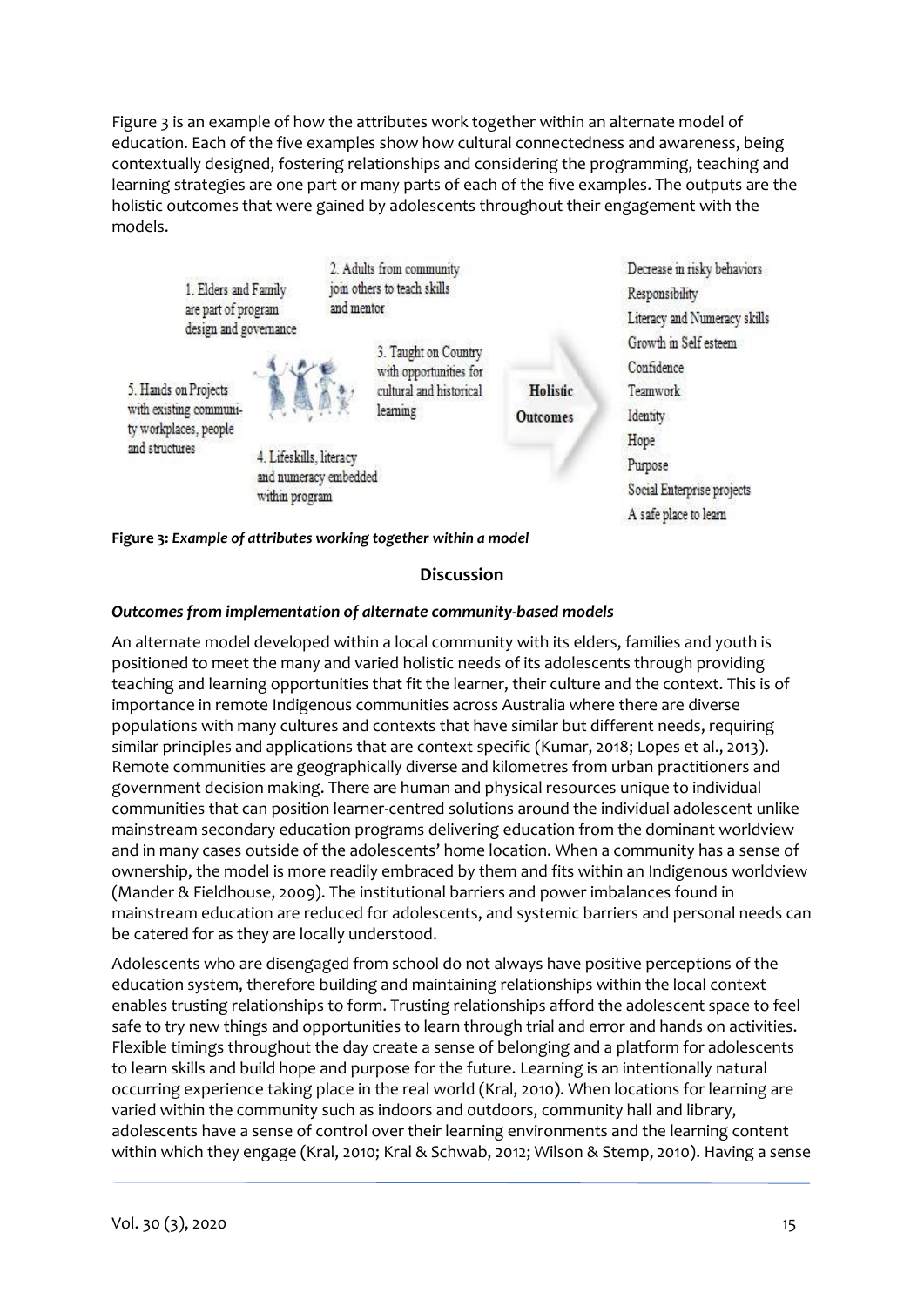of control supports safety and security, and thus promotes a foundation for readiness of learning. The adolescent learns through the real-world experiences offered organically, by people they know and trust, in familiar contexts to grow in cultural awareness, relationships, identity, confidence and lifeskills to develop their skills and attitudes as they grow into adulthood. Social emotional outcomes are not the goal of an alternate model but become the platform from where empowerment develops to enable the learning of specific disciplines such as improved literacy, numeracy, creativity through art, music and media and scientific knowledge (Barrett & Baker, 2012; Blignault et al., 2016; Conrad, 2015). The five attributes identified in this review that enable an alternate model of education are: 1) Ensuring cultural connectedness and awareness; 2) Being contextually designed; 3) Fostering relationships with peers and adults; 4) Considering programming: Teaching and learning strategies; and 5) Delivering holistic outcomes. To consider the five attributes in isolation diminishes how they work together to enable an adolescent to access opportunities to meet their developmental needs.

# *Quantity and nature of papers: the "Emerging" Practices*

Findings show the evidence base of alternate models of education for remote Indigenous adolescents is a limited and relatively new field of research. Papers that reported *"emerging"* practices and intervention studies were predominantly found across the database and grey literature searches. It is also important to note that other examples of *"emerging"* practices were rejected as they did not meet the inclusion criteria for this review but they do show innovative examples of models with attributes consistent to findings (Motroni, 2007; Orlando & Mohamed, 2016; Save the Children Australia, 2016). These models may be new in operation, show limited data or evidence of implementation, were based on *"word of mouth"* or are short-term delivery in nature. *"Emerging"* practices or interventions that do not have a strong evidence base like *"promising"* practices or measurement studies, show innovative, real-world solutions with examples of the attributes found in this review that enable the model to work in their context. *"Best"* practice examples of research can take years to produce meaningful results, whereas for practitioners the need is immediate, it is vital to include the innovative models as they consider current, complex and varied solutions across a wide range of contexts (Canadian Homelessness Research Network, 2013; Hoover, 2018). There is a need for the innovative and *"emerging"* models appearing in grey literature to be evaluated against a consistent framework.

The complexities and nuances of the individual remote Indigenous community context and the individual adolescents themselves contribute and influence the formation and delivery of an alternate model of education. Currently there is no record or accountability for consistency to identify the goals of a model, whether the implementation meets the aims of the model or what type is successful in advancing developmental goals for adolescents' maturation into adulthood. Knowing attributes that contribute to successes of alternate models provides Indigenous communities clarity for applicability in the development and implementation of their own alternate approaches. Knight et al. (2017) are developing a framework that sits around seven indicators or factors known to support Australian Indigenous adolescents who engage in risky behaviours. The seven indicators are: 1) engagement, 2) case management, 3) diversionary activities, 4) personal development, identity and team identity, 5) training and skill development, 6) healing through culture and country and 7) aftercare support (Knight, Maple, Shakeshaft, Shakehsaft, & Pearce, 2018; Munro, Shakeshaft, & Clifford, 2018). The five attributes that enable an alternate model of education found in this review fit within these indicators. This lens could prove helpful for Indigenous communities in matching the attributes of their alternate models of education.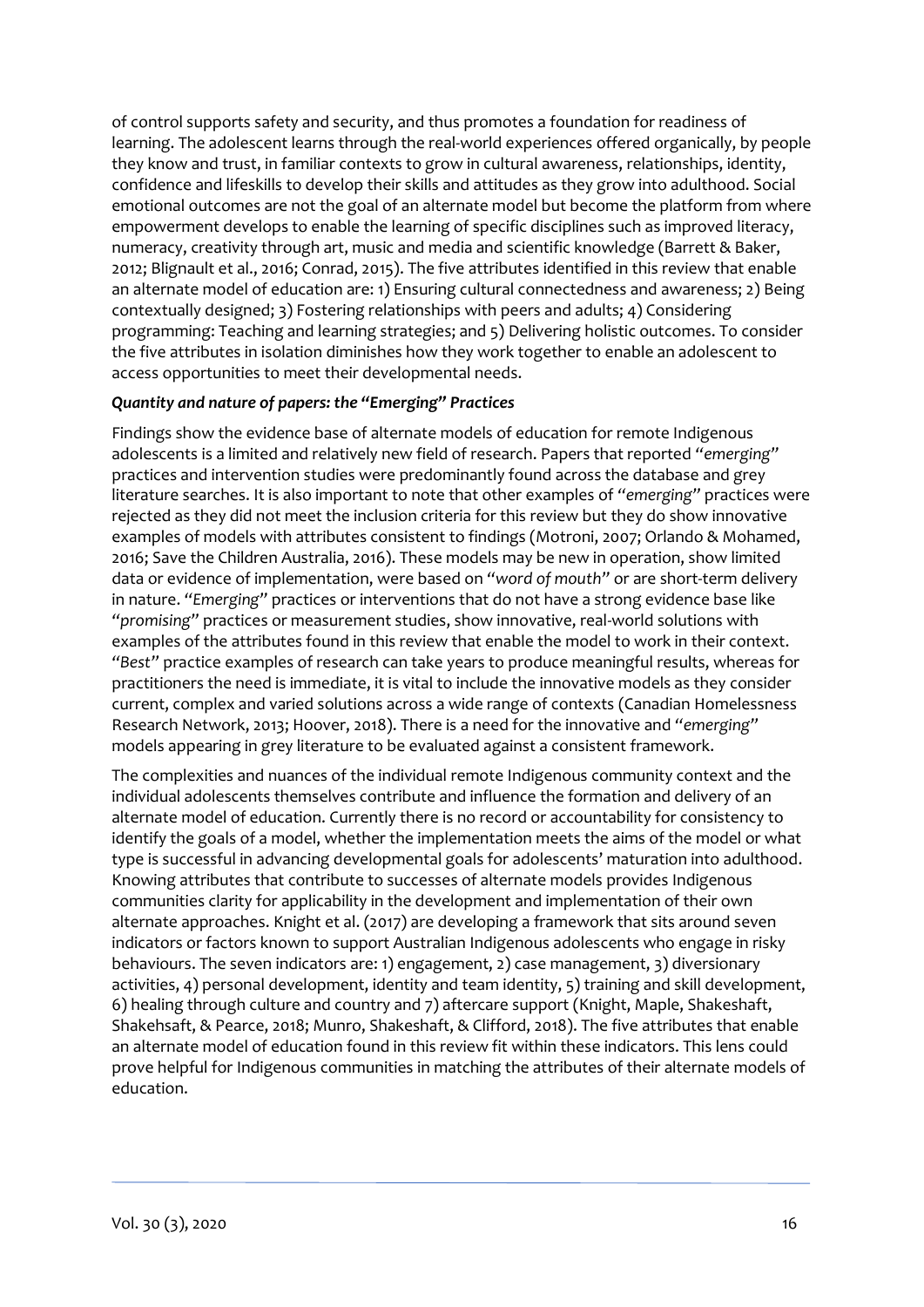#### *Limitations*

The authors acknowledge there are limitations to the information found in this review. It is impossible to screen all models as there are many examples of *"emerging"* practices within the grey literature, and it is likely that some of these have been missed despite extensive searching and use of expert networks. In addition, there is a lack of information about the duration of a model's operation or funding sources for each of the models. Short funding cycles is a significant factor in the success and longevity of alternate models of education. Further research about the nature and quality of the innovative examples of alternate models of education would be useful information for practitioners working with adolescents disengaged from mainstream education. This would go some way to ensuring implementation of models is consistent with an evidence base of *"best"* practice and or measurement studies that translate research into practice.

# **Conclusion**

Thirteen models were identified in this review; all of which are identified as interventions or *"emerging"* and *"promising"* practices. Further evidence is needed to determine models that have moved beyond descriptive research to provide examples of best practice or measurement studies. However, the *"emerging"* practices should not be rejected as they provide examples of innovative real-world practice that can be used by practitioners in similar but different contexts. The findings revealed five consistent attributes that enable an alternate model of education to facilitate experiences that allow adolescents to learn new knowledge and skills, learn to manage emotions and relationships and grow in attitudes and abilities they need within their communities. The five attributes ensure that an alternate model: 1) has connection to the culture of the adolescent and community, 2) is contextually designed and relevant, 3) fosters relationships with peers and adults, 4) centralises appropriate teaching and learning strategies and 5) meets the holistic needs of the adolescent. It is vital for communities to be strategically and heavily involved from the onset of an educational program to ensure empowerment, cultural connectedness, sustainability and solutions for the individual adolescent.

#### **References**

- Barrett, M. S., & Baker, J. S. (2012). Developing learning identities in and through music: A case study of the outcomes of a music programme in an Australian juvenile detention centre. *International Journal of Music Education*, 30(3), 244-259. doi:10.1177/0255761411433721
- Blignault, I., Haswell, M., & Pulver, L. J. (2016). The value of partnerships: lessons from a multi‐site evaluation of a national social and emotional wellbeing program for Indigenous youth. *Australian and New Zealand Journal of Public Health*, 40(S1), S53-S58. doi:10.1111/1753- 6405.12403
- Braun, V., & Clarke, V. (2006). Using thematic analysis in Psychology. Qualitative Research in Psychology, 3(2), 77-01. doi:10.1191/1478088706qp063oa
- Canadian Homelessness Research Network. (2013). What works and for whom? A hierarchy of evidence for promising practices research Part 1. Retrieved from Toronto: http://homelesshub.ca/sites/default/files/PPFramework\_Part1.pdf
- Churchill, R., Shaw, K., Godinho, S., Johnson, N. F., Keddie, A., Letts, W., … Moss, J. (2016). *Teaching: Making a difference* 3rd ed. Melbourne, AUSTRALIA: Wiley.
- Conrad, D. (2015). Education and Social Innovation: The Youth Uncensored Project--A Case Study of Youth Participatory Research and Cultural Democracy in Action. *Canadian Journal of Education,* 38(1), 1-25.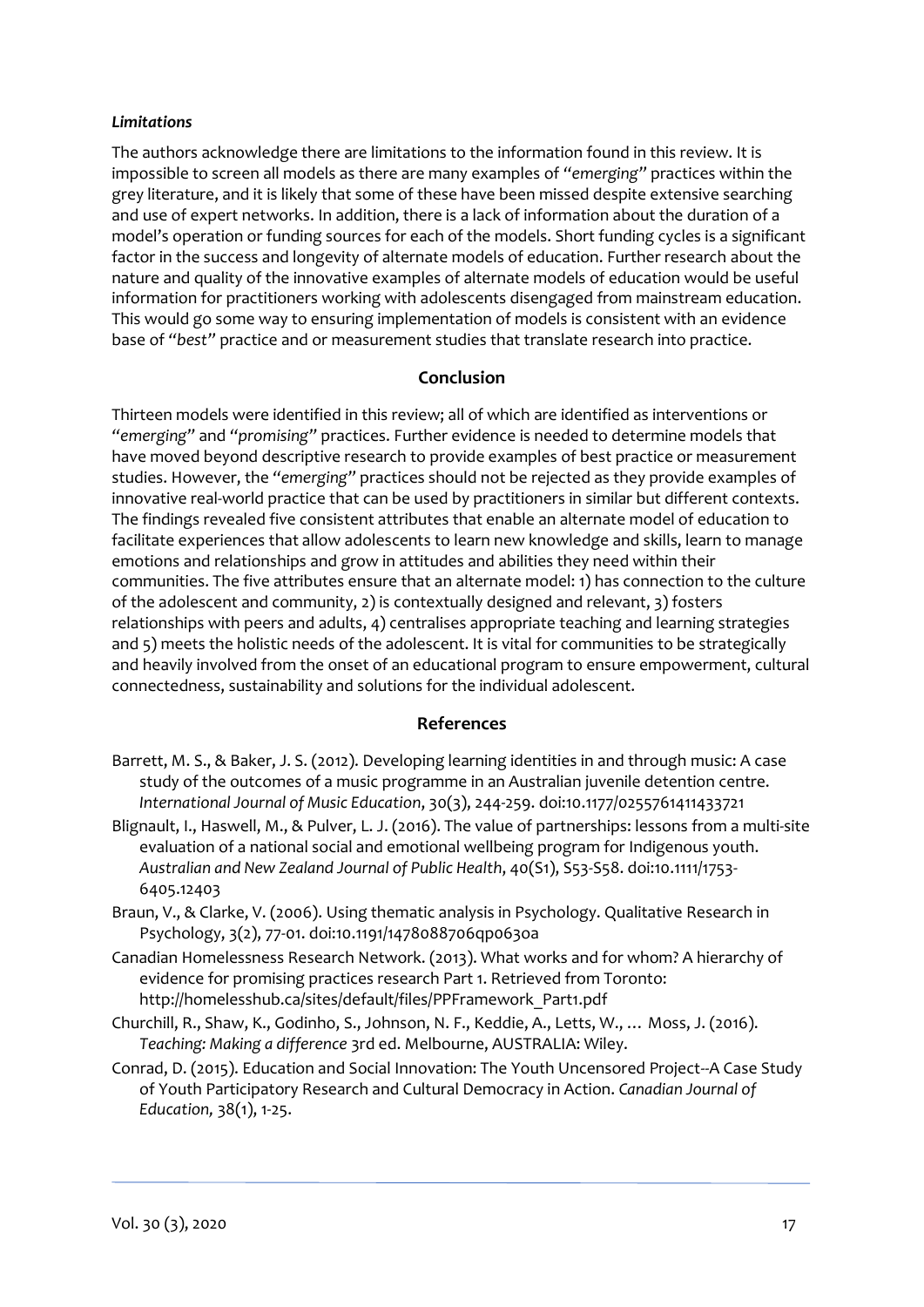- Department of Education and Training. (2016). Primary to secondary school transition: Enhancing transition support models and outcomes in Queensland's remote Indigenous contexts. Unpublished report of findings. Department of Education and Training.
- Godin, K., Stapleton, J., Kirkpatrick, S. I., Hanning, R. M., & Leatherdale, S. T. (2015). Applying systematic review search methods to the grey literature: a case study examining guidelines for school-based breakfast programs in Canada. *Syst Rev*, 4, 138. doi:10.1186/s13643-015-0125-0
- Hayes, D. (2011a). Reconnecting marginalised youth to learning. In D. Bottrell & S. Goodwin (Eds.), *Schools, Communities and Social Inclusion.* Victoria, Australia: Palgrave Macmillan.
- Hayes, D. (2011b). Glebe Pathways Project: Evaluation of program design and outcomes October 2009 - 2011. Retrieved from University of Sydney:

https://www.researchgate.net/publication/308972984 Glebe Pathways Project Evaluation of program design and outcomes October 2009 - April 2011

- Hogarth, M. (2017). The Power of Words: Bias and Assumptions in the Aboriginal and Torres Strait Islander Education Action Plan. *The Australian Journal of Indigenous Education*, 46(01), 44-53. doi:10.1017/jie.2016.29
- Hoover, S. A. (2018). When We Know Better, We Don't Always Do Better: Facilitating the Research to Practice and Policy Gap in School Mental Health. *School Mental Health*, 10(2), 190- 198. doi:10.1007/s12310-018-9271-6
- Inter-agency Support Group on Indigenous Peoples' Issues. (2014). Education and Indigenous peoples: priorities for Inclusive education. Retrieved from http://www.un.org/en/ga/president/68/pdf/wcip/IASG%20Thematic%20Paper\_%20Education%2 0-%20rev1.pdf
- Keddie, A. (2011). 'Much more than a basic education': supporting self-determination and cultural integrity in a non-traditional school for Indigenous girls. *International Journal of Inclusive Education*, 15(9), 1001-1016. doi:10.1080/13603110903490713
- Keddie, A. (2014). Indigenous representation and alternative schooling: prioritising an epistemology of relationality. *International Journal of Inclusive Education*, 18(1), 55-71. doi:10.1080/13603116.2012.756949
- Knight, A., Maple, M., Shakeshaft, A., Shakeshaft, B., & Pearce, T. (2018). Improving the evidence base for services working with youth at-risk of involvement in the criminal justice system: developing a standardised program approach. *Health Justice*, 6(1), 8. doi:10.1186/s40352-018- 0066-5
- Knight, A., Shakeshaft, A., Havard, A., Maple, M., Foley, C., & Shakeshaft, B. (2017). The quality and effectiveness of interventions that target multiple risk factors among young people: a systematic review. *Australian and New Zealand Journal of Public Health*, 41(1), 54-60. doi:10.1111/1753-6405.12573
- Kral, I. (2010). Generational change, learning and remote Australian Indigenous youth. Retrieved from Australian National University: https://caepr.cass.anu.edu.au/research/publications/generational-change-learning-andremote-australian-indigenous-youth
- Kral, I., & Schwab, R. G. J. (2012). *Learning Spaces: Youth, literacy and new media in remote Indigenous Australia*. Canberra: The Australian National University.
- Kumar, S. (2018). Lesson 3 Culture and Education. Retrieved from https://sol.du.ac.in/mod/book/view.php?id=1449&chapterid=1335
- LeBlanc, D. (2012). Public Policy and Governance Review, 3(1). Retrieved from https://ppgr.files.wordpress.com/2012/01/ppgr-full-text-vol3iss12.pdf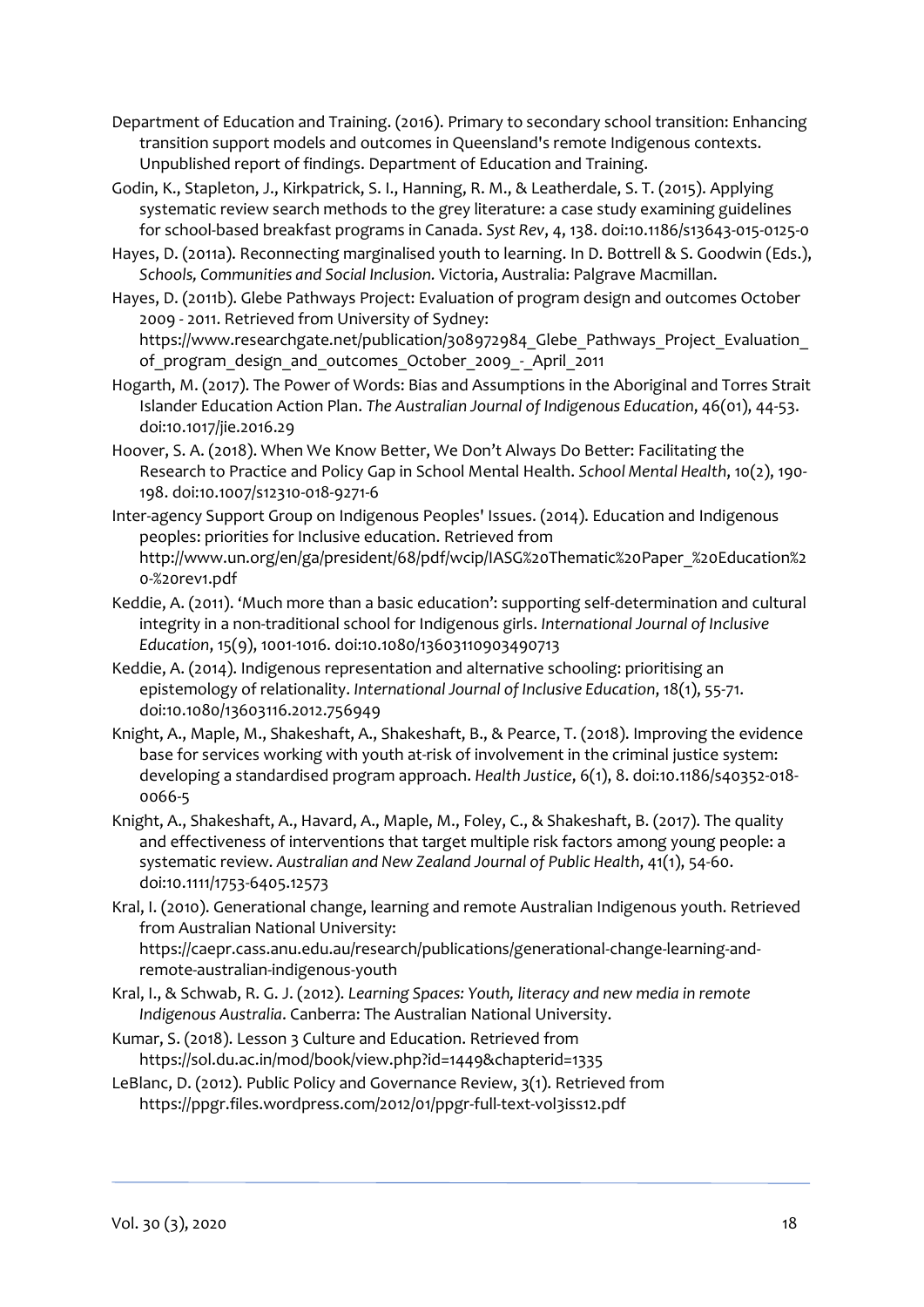- Lopes, J., Flouris, A., & Lindeman, M. A. (2013). Youth development programs in Central Australian Aboriginal communities a review of the literature.pdf. *Youth Studies Australia*, 32(1).
- Mander, D., & Fieldhouse, L. (2009). Reflections on implementing an education support programme for Aboriginal and Torres Strait Islander Secondary school students in a nongovernment education sector: What did we learn and what do we know? *The Australian Community Psychologist*, 21(1), 84 - 101.
- McCalman, J., Bainbridge, R., Russo, S., Rutherford, K., Tsey, K., Wenitong, M., Shakeshaft, A., Doran, C., & Jacups, S. (2016). Psycho-social resilience, vulnerability and suicide prevention: impact evaluation of a mentoring approach to modify suicide risk for remote Indigenous Australian students at boarding school. *BMC Public Health,* 16, 98. doi:10.1186/s12889-016-2762-1
- Moher, D., Liberati, A., Tetzlaff, J., Altman, D. G., & The Prisma Group. (2009). Preferred Reporting Items for Systematic Reviews and Meta-Analyses: The PRISMA Statement. *PLOS Medicine*, 6(7), e1000097. doi:10.1371/journal.pmed.1000097
- Motroni, S. (2007). The Winston Churchill Memorial Trust Churchill Fellowship 2006. Retrieved from http://nswcfa.churchilltrust.com.au/media/fellows/Motroni\_Sheona\_2006.pdf
- Munro, A., Shakeshaft, A., & Clifford, A. (2018). Correction to: The development of a healing model of care for an Indigenous drug and alcohol residential rehabilitation service: a community-based participatory research approach. *Health Justice*, 6(1), 5. doi:10.1186/s40352-018-0061-x
- Orlando, J., & Mohamed, M. (2016). EVALUATION OF THE MOBILE YOUTH VAN CLAYMORE PROJECT IN NSW .pdf. Retrieved from:
	- [https://www.researchgate.net/publication/322076808\\_EVALUATION\\_OF\\_THE\\_MOBILE\\_YOU](https://www.researchgate.net/publication/322076808_EVALUATION_OF_THE_MOBILE_YOUTH_VAN_CLAYMORE_PROJECT_IN_NSW) [TH\\_VAN\\_CLAYMORE\\_PROJECT\\_IN\\_NSW](https://www.researchgate.net/publication/322076808_EVALUATION_OF_THE_MOBILE_YOUTH_VAN_CLAYMORE_PROJECT_IN_NSW)
- Redman-MacLaren, M., Benveniste, T., McCalman, J., Rutherford, K., Britton, A., Langham, E., … Bainbridge, R. (2019). Through the eyes of students: The satisfaction of remote Indigenous boarding students' with a transition support service in Queensland, Australia. *The Australian Journal of Indigenous Education*, 12(1).
- Sanson-Fisher, R. W., Campbell, E. M., Perkins, J. J., Blunden, S. V., & Davis, B. B. (2006). Indigenous health research: a critical review of outputs over time. *Medical Journal of Australia,* 184(10), 502 - 505.
- Save the Children Australia. (2016). 2016 Annual Report Save the Children. Retrieved from http://www.savethechildren.org.au/ data/assets/pdf file/0019/224470/2016-Annual-Report.pdf
- Shaw, G. (2010). Support and advocacy for Indigenous young people on a regular basis: The CAYLUS model. *Dialogue*, 29(1).
- Shay, M., & Heck, D. (2015). Alternative Education Engaging Indigenous Young People: Flexi Schooling in Queensland. *Australian Journal of Indigenous Education*, 44(1), 37-47. doi:10.1017/jie.2015.8
- United Nations. (2008). United Nations declaration on the rights of Indigenous peoples. Retrieved from http://www.un.org/esa/socdev/unpfii/documents/DRIPS\_en.pdf
- United Nations. (2017). Sustainable Development Goals. Retrieved from http://www.un.org/sustainabledevelopment/education
- Warlpiri Youth Development Aboriginal Corporation. (2016). WYDAC Overview. Retrieved from http://wydac.org.au/home/resources/